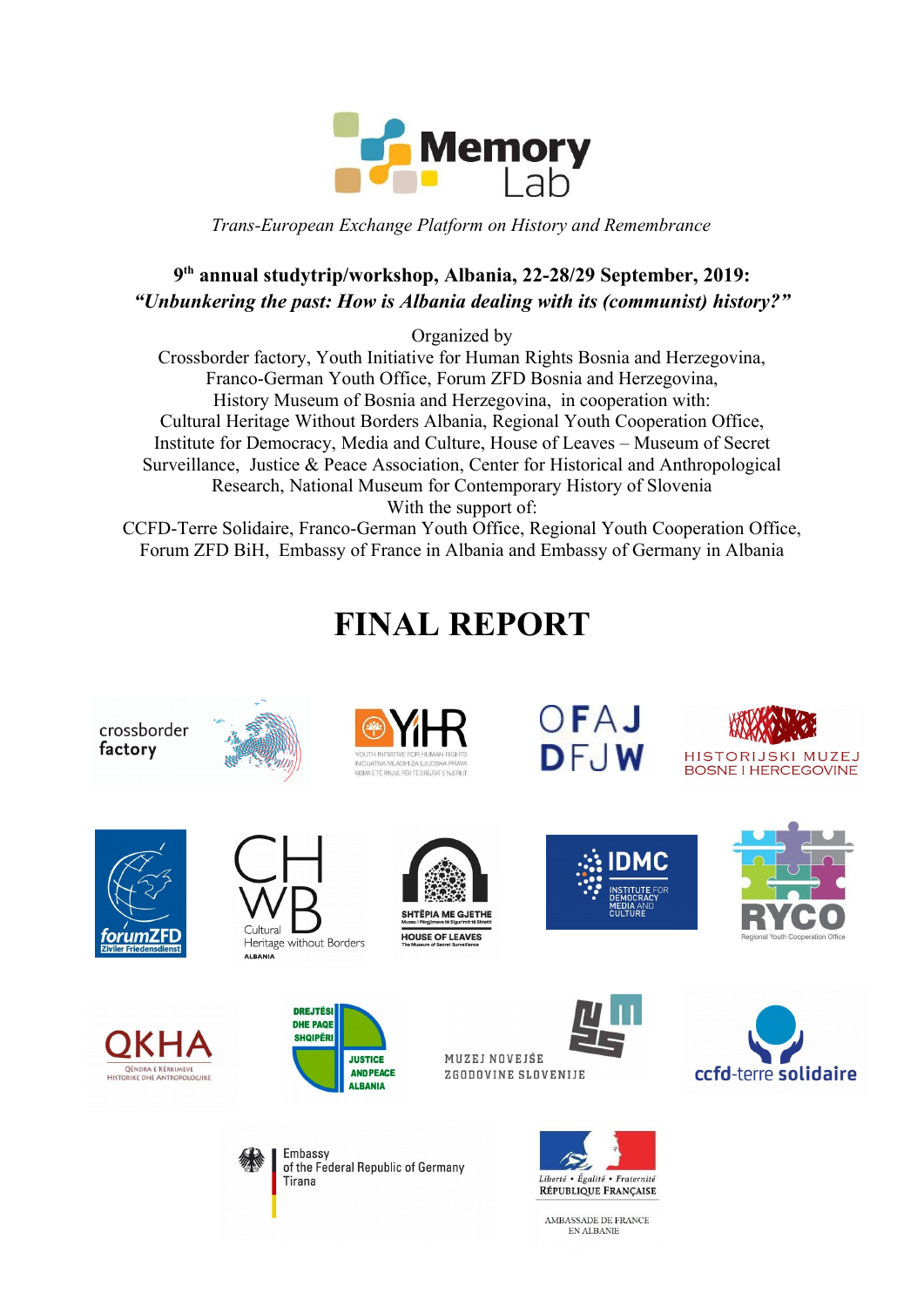## **FINAL REPORT**

#### Content:

- I. Aims of Memory Lab and the  $9<sup>th</sup>$  workshop and study trip
- II. Background
- III. Participants
- IV. The program
	- 1. Preparation
	- 2. Structure and content of the program
- V. Evaluation by the participants
- VI. Conclusions and perspectives
- VII. Annexes
	- 1. Program
	- 2. List of participants
	- 3. "How is Albania dealing with its communist past?" Individual answers
	- 4. "What questions did this Memory Lab raise for me?" Individual answers
	- 5. Overview about proposed future joint activities
	- 6. Basic information regarding the contemporary history of Albania and the topics of the program
	- 7. Detailed evaluations by the participants (separate pdf-document)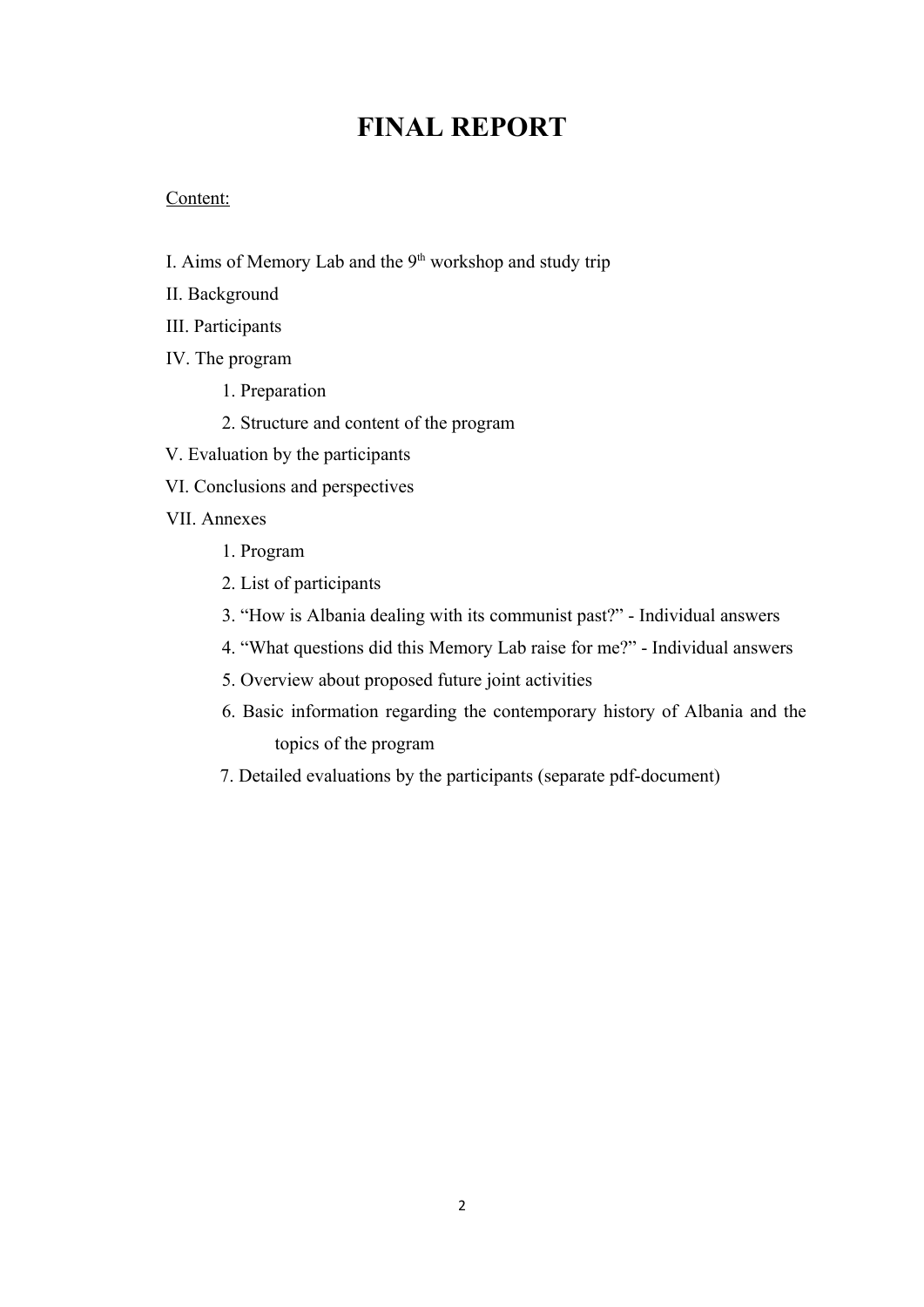## **I. Aims of Memory Lab and the 9th workshop and study trip**

#### **General aim of the platform:**

The trans-European exchange platform "Memory Lab" brings together organizations, institutions and persons working on memory sites and remembrance education in the Western Balkans and in Western/Central Europe, and promotes thereby exchange, cooperation and critical understanding of remembrance and history in Europe. The platform is mainly organized around annual study trips / workshops that are particular important occasions for mutual learning through the sharing of experiences and practices. The platform and the annual meetings aim to overcome existing gaps of knowledge, to strengthen constructive dealingwith-the-past-approaches as means for sustainable peace- and democracy-building, and to contribute to cooperation and understanding processes within South Eastern Europe and Europe in general and to the integration of the countries of the Western Balkans into a shared European civil society and memory space. The project was launched, under the name "Dealing with difficult pasts in the Western Balkans and Western Europe" in 2010 with the first gathering in Sarajevo; since then, seven more annual workshops/study trips have taken place, in Prijedor, Jasenovac and Vukovar (2011), Paris, Péronne and Oradour (2012), Berlin, Frankfurt/Oder and Ravensbrück (2013), Pristina, Skopje and Tetovo (2014), Brussels, Dinant and Ypres (2015), Belgrade, Novi Sad and Kragujevac (2016), and Madrid, Barcelona, La Jonquera and Rivesaltes (2017). More than 70 bilateral and multilateral activities have been developed until today by partner organizations which met through the *Memory Lab* platform.<sup>[1](#page-2-0)</sup>

### **Specific aims of the 9th annual study trip / workshop:**

The specific aims of the study trip/workshop were:

- $\bullet$  To explore and discuss the history of Albania in the 20<sup>th</sup> century, and especially the communist period (1946-1991)
- To explore and discuss how the Albanian society is dealing with its communist past, from the transition to democracy in the 1990s until today, with a specific focus on memory sites and the educational field
- To compare and connect the experiences from Albania with the memory-politics and memory-work in other parts of Europe, and especially with the question how the Communist past is dealt with in different European societies
- To deepen contacts and cooperation and to provide a space to work concretely on topics of common interest and to develop future activities between the participants of the *Memory Lab* platform

## **II. Background**

Dealing with the past (DwP) is a very sensitive issue in the countries of the former Yugoslavia, as the wounds of the wars of the 1990s are still fresh and linked with oftenconflicting memories. In Western and Central Europe, although there has been no war in the last sixty years, memory questions often also remain sensitive, for example concerning the Second World War and the crimes linked to communism or colonialism. Even if each country has its specific situation and if the distance of war differs in Western/Central Europe and the

<span id="page-2-0"></span><sup>&</sup>lt;sup>1</sup>More information about the annual studytrips/woekshops and the joint activities can be found on the website [www.memorylab-europe.eu](http://www.memorylab-europe.eu/)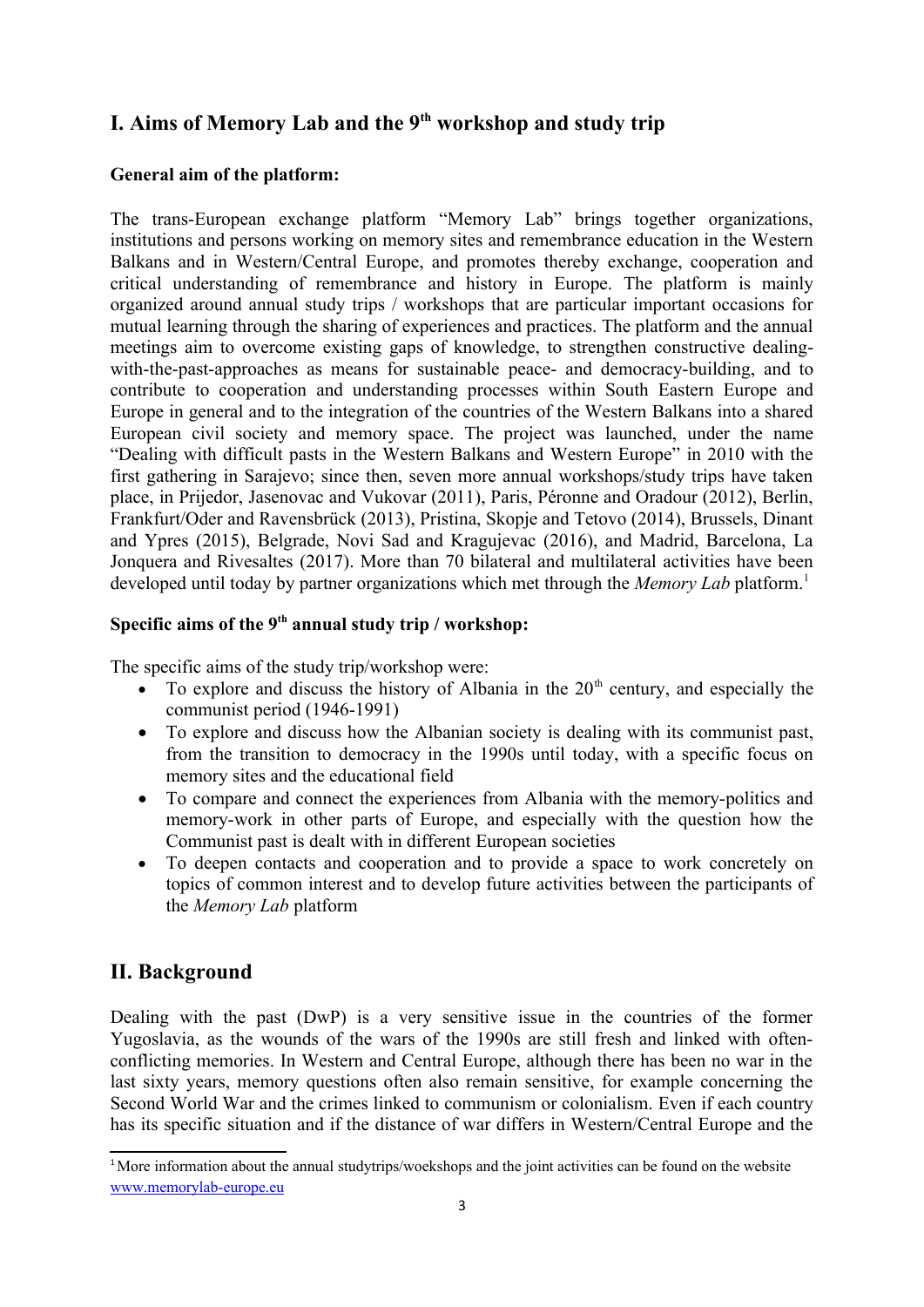Western Balkans, a lot of questions are nevertheless similar: How to deal with difficult past(s)? How to face the reluctance of people to deal with the past? What are the place and the role of memory sites in DwP-processes? What are possibilities and challenges of pedagogical and educational approaches at and around this kind of places, especially for young people? To what extent can memory sites bring conflicting memories together? If international cooperation in the field of DwP is quite well developed within the EU, exchanges in this field within South Eastern Europe (SEE) and also between SEE and the EU-countries are still quite rare. This mutual absence of relations and knowledge is reflecting the still existing gaps between the countries of former Yugoslavia and between these countries and the rest of Europe. Also in the perspective of the European integration of the countries of former Yugoslavia, it appears to be urgent to create regular opportunities for initiatives committed to a constructive DwP to meet, to learn from each other and to develop common activities. In this framework the general purpose of the Memory Lab-platform is to bring together initiatives in the field of dealing with difficult pasts (wars and dictatorships during different periods of the 20th century) from different countries of Western/Central Europe and the Western Balkans and to establish a long-term process of exchange and cooperation between them in order to facilitate contact, exchange experiences, overcome gaps of knowledge, learn from each other, mutually build capacities and carry out common projects and activities.

For the  $9<sup>th</sup>$  annual studytrip/workshop, Albania was chosen mainly for two reasons:

1) Albania belongs to the Western Balkans, but since it is not part of the post-Yugoslav area, it has so far been less in the focus of actors of international memory work. This also applies to Memory Lab, which had so far concentrated its work on the post-Yugoslav space with regard to South Eastern Europe. The program in Albania was meant to allow to actors from different parts of Europe to discover and explore Albania's history and culture of remembrance, and to include actors from Albania in the Memory Lab-platform and in the development of future joint activities.

2) An examination of Albania's recent history and current culture of remembrance appears particularly interesting for two reasons: On one hand because of Albania's particular communist history within Southeastern and Eastern Europe, which raises the question of its specificity or non-specificity compared to other communist regimes. On the other hand, because after the transition to democracy the communist past was for a long time not critically dealt with, while in recent years several initiatives have developed to change this situation, in order to critically examine the communist past, and to tackle dominating attitudes of silence, nostalgia, or minimization of committed crimes.

### **III. Participants**

Participants of Memory Lab are representatives of memorial centres, historical museums, NGOs and other organizations/initiatives/individuals from the Western Balkans and from Western/Central Europe, acting practically in the field of dealing with the past, especially around memory sites and in the educational field. The involved persons and organizations are working on different "difficult pasts" related to the history of Europe in the 20th century (First World War, Second World War, communist dictatorships, Yugoslav break-up wars of the 1990s): this diversity reflects the complexity of European history and has also proven to be very stimulating and enriching for the working process. 39 persons have participated at the workshop and study trip in 2019: 8 persons from Bosnia and Herzegovina, 4 from Croatia, 1 from Kosovo, 3 from Serbia, 2 from Belgium, 5 from France, 6 from Germany, 6 from Albania, 1 from Spain, 1 from Slovenia, 1 from Montenegro, and 1 from the UK. Out of the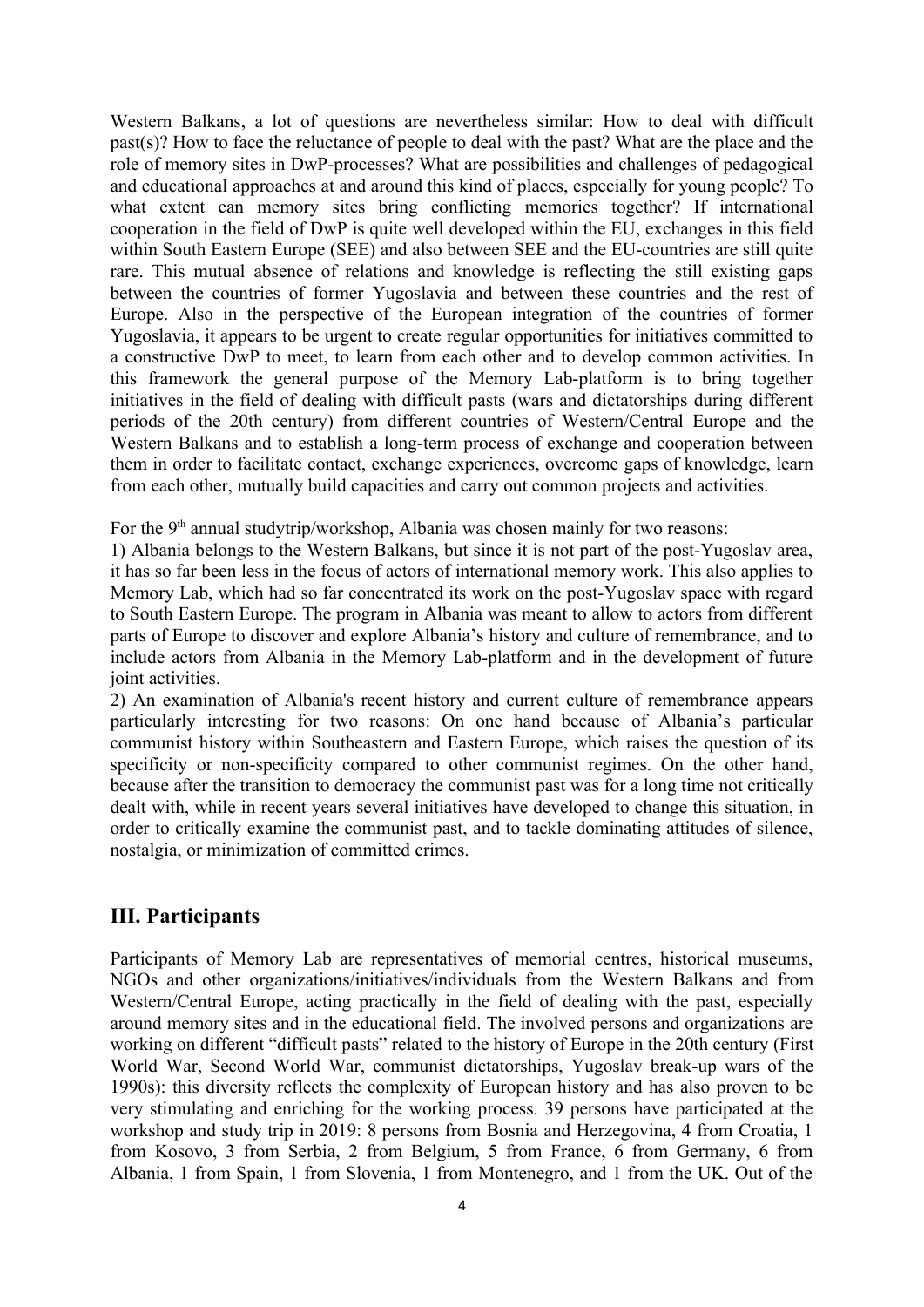39 persons participating in the program this year, 15 persons have participated in the Memory Lab program for the first time. The combination of "old" and "new" participants guarantees on the one hand a continuation and deepening of the existing contacts and work, and on the other hand the integration of new participants in a group which aims to be open for new persons, contacts and ideas. Concerning the choice of the participants in 2019, for the fourth time, it was not done by direct invitation, but by open call for applications for interested persons to apply by filling in and sending an application. The organization team received a large number of applications, but unfortunately could not accept all those who applied, the selection of candidates was based on the following criteria:

a) General criteria for the constitution of the group:

- Practitioners who are dealing with history and memory work in Europe, especially in memorials, museums, and civil society organizations

- The group should be constituted by approx. 2/3 of "old" participants (who have participated at one or several of the former annual Memory Lab study trips/workshops) and of 1/3 of "new" participants

- Different countries need to be represented in the group

- The total number of participants should not exceed 40 persons

b) Individual criteria for the applicants:

- Concrete / practical link to memory work

- For "old" participants: Own commitment to Memory Lab (for example organization of joint activities with other Memory Lab associates), and benefit for one's own work / For new participants: potential own commitment to Memory Lab, and potential benefit for own work. The list with the participants can be found in the annexes at the end of this report.

## **IV. The program**

#### **1. The preparation**

The preparation meeting "Albania and its place in international memory work" took place from October 29 to November 3, 2018 in Tirana and brought together representatives of Memory Lab from Southeast Europe and West/Central Europe. The following activities took place as part of the Memory Lab preparation meeting in Tirana:

- Participation at the "Presentation of young researchers in the field of Dealing with the Past", organized by OSCE Presence in Albania
- Meeting with Ardita Repishti, Authority on access to information on the Former State Security Service
- Meeting with Lori E. Amy, professor at Georgia Southern University, researching on the Communist past in Albania
- Participation at the award-ceremony of the youth competition "Ask your grandparents" on the Albanian past 1944-1997, organized by the Institute for Democracy, Media and Culture (IDMC) in the framework of the "Memory Days 2018"
- Meeting with Jonila Godole, director of IDMC
- Meeting with representatives of Site of Witness and Memory Shkodra, Peace & Justice-Association, Culture Heritage without Borders, Albanian Center for Rehabilitation of Trauma & Torture, and House of Leaves. Organized in cooperation with IDMC
- Meeting with Enriketa Pandelejmoni, University of Tirana, History Department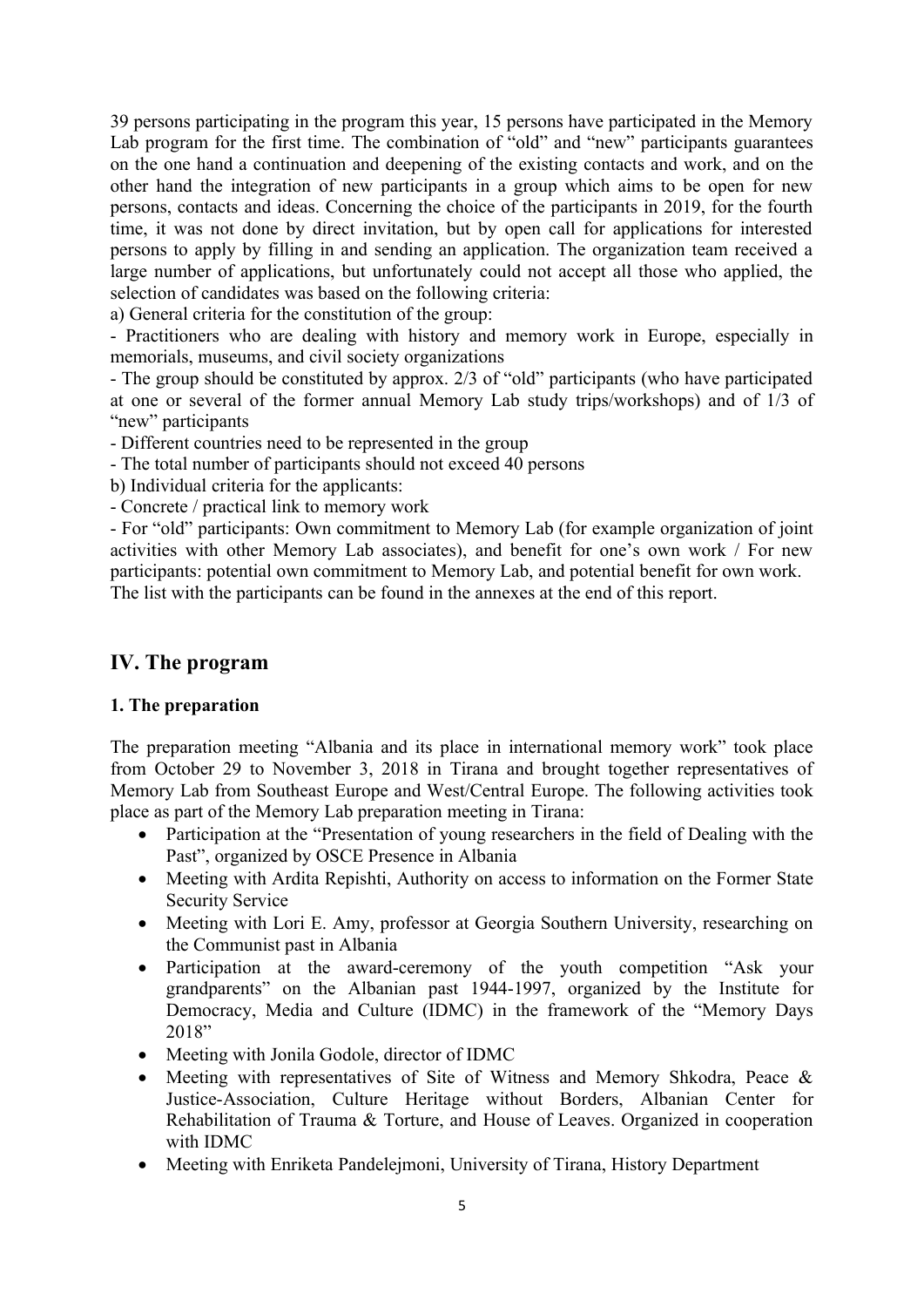- Visit of the House of Leaves, Museum of Secret Surveillance during the Communist Dictatorship in Albania, and meeting with Etleva Demollari, museum director
- Visit of the National Museum of History in Tirana, especially the Pavilion of the Communist Terror
- Visit to the Regional Youth Cooperation Office (RYCO), and meeting with Djuro Blanusa, General Secretary of RYCO, and other representatives of RYCO
- Participation at the public discussion "Who cares about History? Connecting young people from Albania and the post-Yugoslav space through dealing with the past", organized in cooperation with RYCO

Memory Lab partners who attended the preparation meeting included: Elma Hašimbegović (director of the History Museum Bosnia and Herzegovina, Sarajevo), Frank Morawietz (in charge of the Franco-German Youth Office for South Eastern Europe, Berlin/Germany), Judith Brand (director of the Forum ZFD- program Bosnia and Herzegovina), Kaja Širok (director of the National Museum for Contemporary History of Slovenia, Ljubljana), Nicolas Moll (freelance historian, Sarajevo / Bosnia and Herzegovina, and Paris/France), Tamara Banjeglav (freelance researcher, Zagreb / Croatia).

#### **2. Structure and content of the program**

The annual study trip/workshop in Albania was dedicated to the exploration and discussion of the history of Albania in the  $20<sup>th</sup>$  century, and especially to the period of the Communist dictatorship established by Enver Hoxha and the dealing with its legacies.

The program consisted of a combination of visits to memory sites, feedback-sessions after visits, presentations by/discussions with experts, and working sessions within the group. Tirana was the main location, with trips to other towns during the program.

#### a) Monday 23rd September 2019

The first day of the program was mainly dedicated to the general introduction into Albanian history in the  $20<sup>th</sup>$  century. The program started with the presentation of the program and an interactive exercise so participants could get to know each other. An info market with the represented organizations was held with the same aim later in the morning: The participants had been asked in advance to bring info material about their work ; in a first step we constituted groups according the professional background of the participants (Memorials and Museums ; NGOs; Schools ; Film ; Academia and Institutions), and in a second step the participants were invited to meet and exchange with persons from the other groups. In the afternoon, Enriketa Pandelejmoni, historian from the Centre for Historical and Anthropological Research, gave a general overview first of the history of Albania in the 20th century, and then about the memorialization of the communist past in Albania today. The day continued with a visit to the *Albanian National History Museum:* First, Dorian Koci, the director of the Museum, received us and told about the history of the Museum and the communist period, and then we had a guided visit with a curator through the main departments of the Museum, with a focus on the departments related to the  $20<sup>th</sup>$  century. The day finished with an informal walk through the city centre to different memory sites, led by Mirian Bllaci and Elian Stefa, starting from Skanderbeg Square and passing at "Bunk Art 2", but unfortunately the tour had to be interrupted because of a heavy thunderstorm.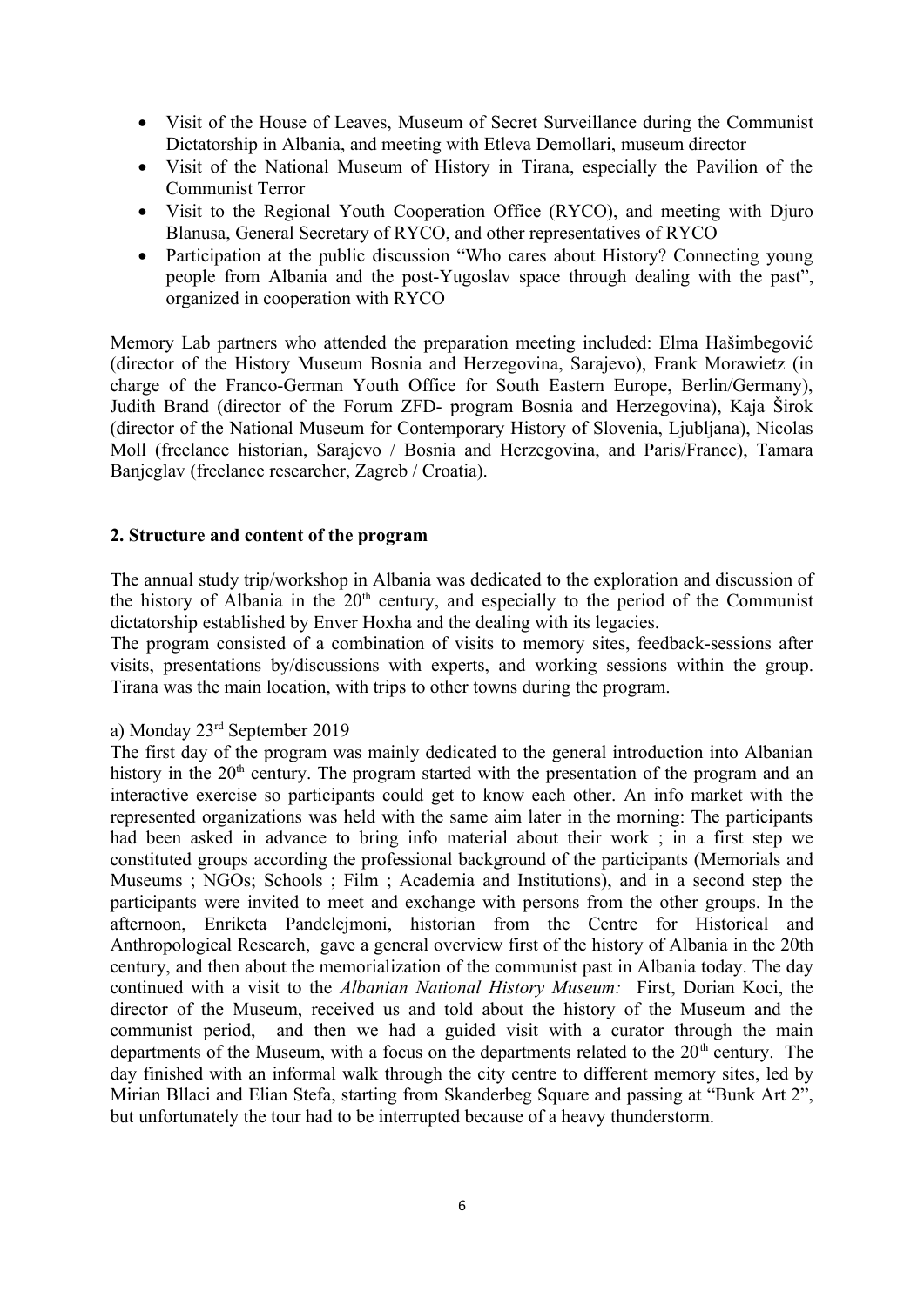#### b) Tuesday 24th September

The second day of the program was dedicated to the exploration how Albania is dealing with the communist period. After a reflection about the previous day, we had a guided visit of the "House of Leaves – Museum of Secret Surveillance", which had been for several decades the headquarters of the notorious *Sigurimi*, the Albanian State Security during the Communist time, and which in 2017 was opened as a state-funded "Museum of Secret Surveillance" and is dedicated to illustrate and explain the repression system during the Communist dictatorship. After the visit, we met with Etleva Demollari, director of the Museum, who talked about the educational activities of the Museum, and then with a time-witness, Uran Kostreci, who had been political prisoner for many years and told us about his experiences of living under communist regime in Albania. In the afternoon, a panel discussion was organized on the topic of "Dealing with the communist past in Albania: The role of state actors, civil society and the international community", with panellists Jonila Godole, director of Institute for Democracy, Media and Culture, Claudia Vollmer, head of Democratization Department of the OSCE Presence in Albania, and Ardiana Topi from the Authority for Information on Former State Security Documents. The day continued with a presentation by Matilda Karcanaj, program coordinator IDMC, on the topic of "Activities with young people about the communist past in Albania". The afternoon ended with a reflection about the day, and in the evening our group was invited to the Residence of the German Ambassador in Tirana, where Ambassador Peter Zingraf and her French colleague, Ambassador Christina Vasak, organized a common Franco-German reception for our Memory Lab-group, and during which they underlined the importance of organizing and supporting such initiatives as Memory Lab.

#### c) Wednesday 25<sup>th</sup> September

The third day of the program was dedicated to visiting two places in Northern Albania connected to the communist past. We first visited the former communist prison in Spaç, located on a steep slope in the northern Albanian mountains, and where from 1968 to 1991 the inmates, many of them political prisoners, were used as forced labour in the nearby copper and pyrite mines. After the fall of communism the prisoners camp was closed, and the abandoned buildings have since then fallen in ruins. Zenel Drangu, former political prisoner, gave us a tour of the site of the Spaç prison and talked about his experiences as a prisoner there. The site visit continued with a presentation by Mirian Bllaci from the organization *Cultural Heritage without Borders Albania* on a memorialization proposal for the abanodned prison: "Unlocking Dialogue & Action. A Concept for Spac Prison". In the afternoon we travelled to Shkodra, where we visited the "Museum Site of Witness and Memory": Originally used by Albanian Franciscan monks as a dormitory and educational institution, during communist rule the building was used as headquarters of the local department of the Ministry of Interior and as a prison. In 2014 was opened there the « Site of Witness and Memory »-Memorial, to commemorate the victims of Communist repression. The visit was followed by a discussion with Pjerin Mirdita, director of the Museum, about the Museum's concept and the repression in Shkodra during the Communist period. After the museum visit, participants could chose between three options: one part went on a Memory Walk in the city centre related to daily life during the communist period, with Etljana Shkreli, from "Go2 – Sustainable Urban Planning Organization"; another part of the group visited the Rozafa Castle, a symbol of Albania's rich cultural-historical heritage, with Helidon Sokoli and Sabrina Kuci from the Regional Directory of Cultural Heritage, who were also participants in our program ; and the other participants could explore the town by their own. After a dinner on the lake of Shkodra, we returned to Tirana.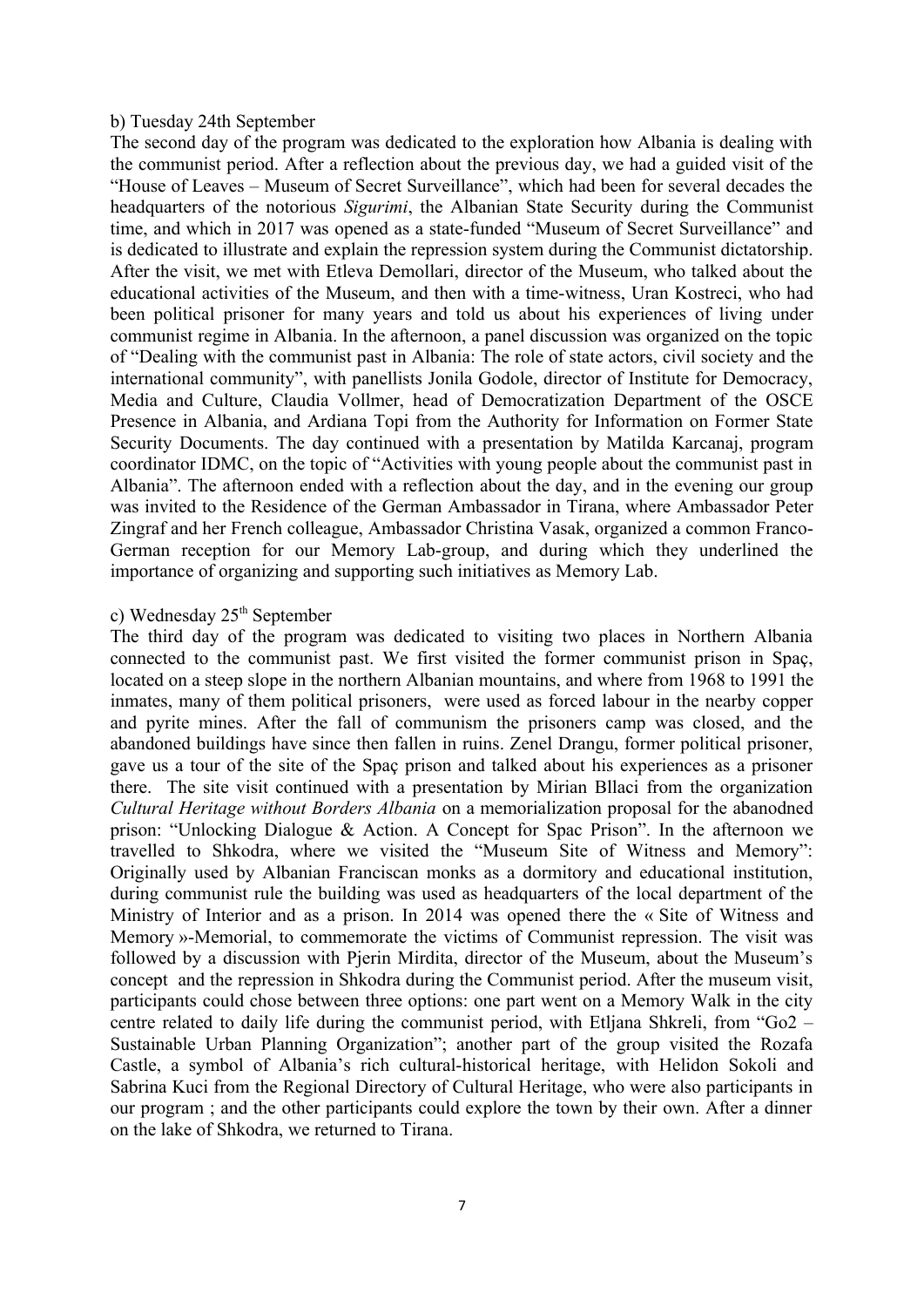#### d) Thursday  $26<sup>th</sup>$  September

On the fourth day, we first had a feedback session on the afternoon in Shkodra, and then worked on the question about what to do with the former prison in Spac by discussing about the project "Unlocking Dialogue & Action. A Concept for Spac Prison" from Cultural Heritage without Borders Albania, which had been presented by Mirian Bllaci the day before. Later in the day we had the opportunity to think about future joint activities among Memory Lab members, which resulted in participants' proposals for 18 possible future joint activities (see the list in the annexes). In the afternoon, we visited the town Kruja near Tirana, where we explored the role of Skanderbeg as national Albanian hero in the communist time and today: first by a visit of the Skanderbeg-Museum which had been inaugurated in 1982, and which is situated in the Kruja castle, a historical citadel which was the strongpoint of Skanderbegs defense against Ottoman invasion in the 1450s/1460s. And secondly by a lecture by anthropologist Armanda Kodra-Hysa about the importance of Skanderbeg in Albanian historical narratives during the Communist period and today.

#### e) Friday 27<sup>th</sup> September

The fifth and last day of the official program was mainly dedicated to wrap up the impressions and findings of the week and to put them into a larger context. We first had to reschedule the foreseen program: The planned meeting with Minister of Culture, Elva Margariti, could finally not took place, as the Minister had to cancel her visit on short term due to other obligations. We therefore used the entire morning for reflecting the experiences and impressions of the week: First we asked the participants, in an individual way, to write down a) how Albania is in their opinion dealing with the communist past, and b) one question which this week had raised for them. (The answers to these two questions can be found in the annexes of this report.) Then we constituted small groups where the participants exchanged about similarities and differences of the communist period in Albania and in other European countries and about dealing with the communist past in Albania in comparison with other European countries. Finally, in the afternoon, we organized a public event, to which we had invited interested persons from civil society, academia, international organizations and Embassies, in order to present and discuss with them some of the main questions which had emerged from the week's study trip/workshop.

#### f) Saturday  $28<sup>th</sup>$  September

For those who were interested, we had proposed an optional program on the following day, the 28th September 2019, with a trip to Gjirokastra in Southern Albania. More than half of the participants registered for this additional day. Gjirokastra has been declared UNESCO World Heritage Site in 2005. The towns contains architecture typical for the Ottoman period, and it is also the birthplace of former Albanian communist leader Enver Hoxha and of the writer Ismail Kadare. In Gjirokastra we had a guided visit at the old bazaar, the castle which is overlooking the city, and and the Ottoman-era Skenduli house, through which we could explore the role of this city in Albanian history, including the Communist period.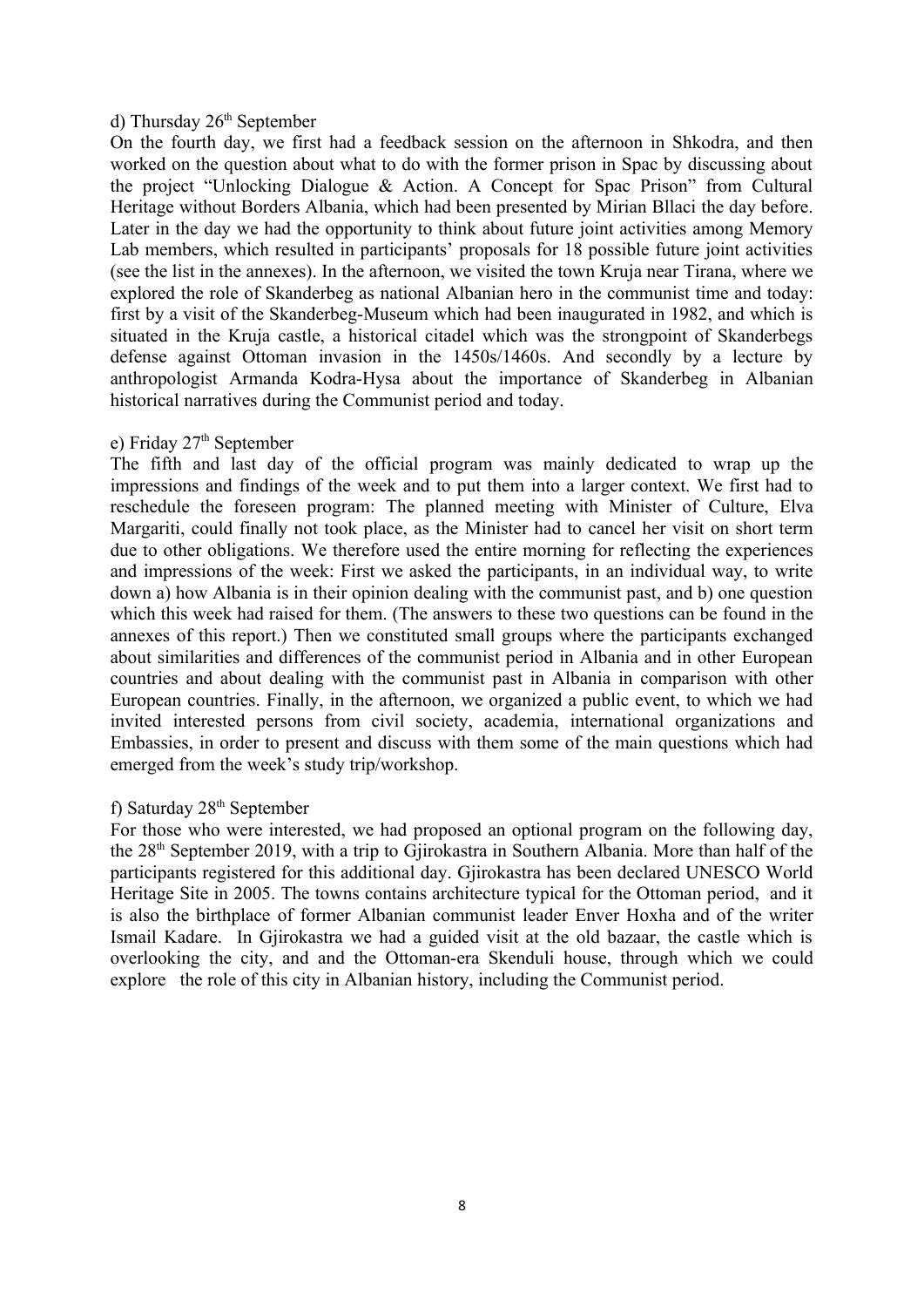## **V. Evaluation by the participants**

For the evaluation of the study trip/workshop, a questionnaire with five questions was sent to the participants via email after the program.<sup>[2](#page-8-0)</sup> 36 (out of 39) participants completed and sent back their evaluation sheets, and the main results can be summarized as follows<sup>[3](#page-8-1)</sup>:

1. The overall opinion about the Memory Lab-program in Albania is very positive. All participants without exception provided a positive or excellent feedback, and it often concerned different aspects of the trip: the preparation, the content and the structure of the program, the choice of locations and interlocutors, the balance between the various activities, the learning effects, the diversity of the group, the group atmosphere, as well as the logistics. Several of the « old » participants estimated that this was one of the best Memory Labeditions ever, and also the new participants expressed very positive opinions, what appears for example in the following quote : « *Taking part in the Memory Lab study/workshop trip in Albania was an amazing experience and I feel very privileged to have the opportunity to participate. I thought it was extremely well organised, and structured in a way that maximized my learning and understanding of the issues relating not only to Albania, but also to memory politics in general. I also really liked the mixture of ways in which we learnt about Albania's past and present – presentations, discussions, site visits, witness testimonies, reflection sessions, informal discussions over lunch, dinners and bus journeys! It was fantastic meeting people from so many countries and backgrounds. I learnt so much from the group. The group was also extremely friendly, welcoming, knowledgable and fun to be with, which as a newcomer made it so much easier to get involved."*

2. Within the positive general opinions there have been some more critical remarks (for example: *"The only thing that might have been missing is the voice of those inheriting the heritage of the former system; those who look back at the communist rule in Albania with nostalgia"* ;*"I would prefer breaks longer than 15 minutes"* or *"Maybe, minor drawback was inability to visit some of original bunkers that made Albania renown for all over the world."*), but they were most of the time expressed by only one person. Only one aspect was mentioned by three participants: the wish that there should have been more time for the mutual presentations at the beginning of the program (for example, "*The first round of presentations within a smaller group of people coming from the same field was really good! We would have needed more time though, for us and then for sharing with "externs"").* 

3. When it comes to the choice of "two moments/ places/ encounters/ sentences... from this week which you found particularly interesting", many different aspects of the program were mentioned, but two moments appear particularly often: On the one hand the visit of the former prison in Spac (mentioned by half of participants), and on the other hand the visit of

<span id="page-8-0"></span><sup>2</sup> The questions were: *1.Your general opinion on the study trip/workshop (content, structure, organisation, group) 2. Please chose two moments/ places/ encounters/ sentences... from this week which you found particularly interesting, and explain why. 3. What are your reflections after this week / what did you learn this week ... a) … about dealing with the past/ memory culture in Albania, b) … about dealing with communist past in your own society / other European societies? , c) … about yourself, d) otherwise. 4. From what you have done/seen/heard this week, what will be useful for your own work? 5. Suggestions/ideas/plans for the future concerning ... a) Annual Memory Lab study trips/workshops (locations, content, …), b) Memory Lab in general, c) Your activities with other partners from Memory Lab.)*

<span id="page-8-1"></span><sup>&</sup>lt;sup>3</sup> The complete answers have been gathered in a separate document which is also available on the Memory Labwebsite.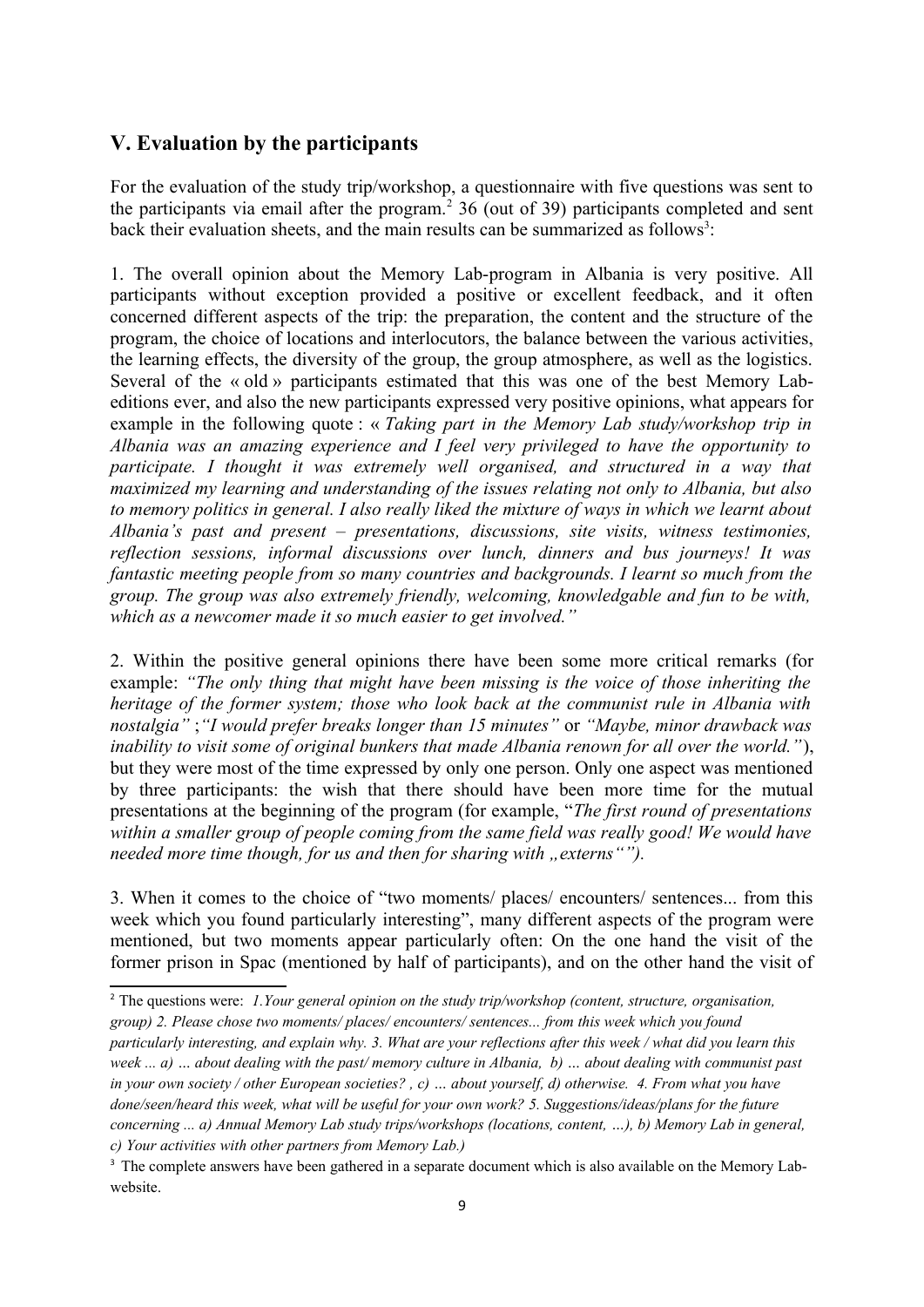the "House of Leaves" (mentioned by 2/5 of the participants) (for example *"For me the most impressive were the former prison in Spac and the House of Leaves, because I believe that both places have great potential for work with youth in a context of dealing with difficult past, overcoming consequences of difficult past and work towards building better society"*). As important parts of these two visits were often mentioned the encounters with the former political prisoners at these places and the testimonies provided by them (for example, "*I was tremendously touched and informed by our two witnesses, Uran and Zenel who were presenting different faces of experiences of their sufferings and analysis of their life and the meanings of their actions today")*, and regarding Spac also the presentation and discussion about the Memorial-project from Cultural Heritage Witout Borders Albania (for example, "*For me, the absolute highlight of the workshop was the discussion on the concept of Spac prison museum and memorial proposed by CHWB. I found the discussion to be substantially critical and yet very constructive. I appreciated respectful communication throughout this session as well as honesty of participants*.") Other moments which were mentioned by several persons are the visit of the House of Witness and Memory in Shkodra *("for the potential it has - especially because of place it is located in- and a bit strange relation towards own activities"*) and the visit of the Skanderbeg Museum in Kruja and the presentation by Armanda Kodra-Hysa about the role of Skanderbeg in Albania's memory culture (for example, *"the Skanderbeg Museum in Kruja: such a surrealistic place, it provides an idea about the over-dimensional importance of Skanderbeg for the communist regime, and also the current one, which was then greatly analyzed by the presentation of Armanda Kodra-Hysa"*). Except visits and other official activities, several persons mentioned also more personal encounters, discussions, experiences and observations as important moments (for example*, "Beyond the fascinating discovery of the country and its history, what impressed me the most were the human encounters. The discussions I shared with Mirian, Eni and Elian, the insights they gave me into their personal history and connections with the historical past of their country (and the story of their family) were very enlightening and therefore particularly interesting.")*

4. The learning effects can be mainly seen in two fields: On the one hand concerning Albania, and more specifically its communist history and how Albania is dealing with this past (for example, *"Since I had no previous knowledge, everything I saw and learned was something new" "I learned to what extent the history of communism in Albania is sensitive historical period with very visible consequences nowadays and how challenging is to speak about this phase of history." "All together, thanks to this Memory Lab, I learnt a lot about the communist period in Albania, how it is dealt with today, and about Albanian history more generally. I was not really interested in Albania's history and didn't know much about it before this Memory Lab – now my knowledge and especially my interest is a totally different one.*"). Thanks to this Memory Lab the participants could learn about the difficulties in dealing with the Communist past in Albania and also about initiatives which are existing in this field. On the other hand there have been more general learning effects, for example through the comparison with other countries and experiences which helped also to raise new questions (for example, *"Although people from France, Belgium and partially Germany didn't have a communist past, their vision on what was/is communism and anti-communism raised questions others didn't ask themselves before." "It was extremely useful to hear participants from other countries who told about their experiences in processes of marking of memorialization sites." "I am asking myself if we are dealing enough with the socialist past in Germany." "In BiH, while dealing with the past we focus on other periods, that were more cruel and violent, so often we forget to talk about communism period. Although very different from Albanian, it should be addressed, discovered and discussed." "For me, it was*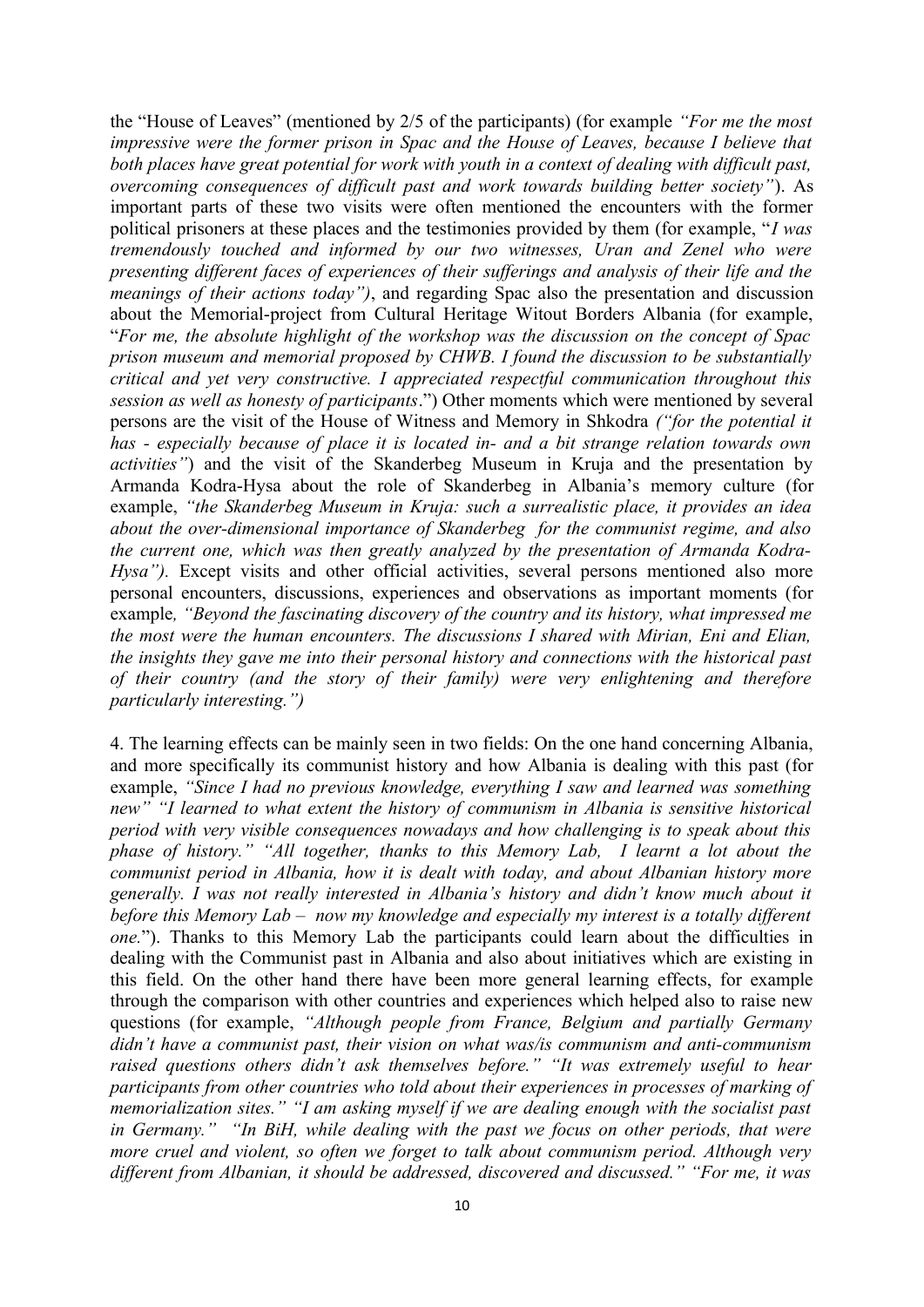*interesting to draw parallels between Albania and Yugoslavia and between their regimes. I think that, since it was extremely isolated, Albania is much more traumatized by its communist past and that this trauma is today reflected in people's reluctance to talk about the past. I think that in countries of former Yugoslavia, there are more discussions going on, but these discussions are not very constructive and usually not based on historical facts, but in people's personal memories and experiences and are, thus, very passionate. Both countries still have a long way to go in order to be able to talk about the communist past in a more constructive, objective and fact-based manner.")*

5. Regarding the question "From what you have done/seen/heard this week, what will be useful for your own work?", the answers can be summarized in four groups: contacts, knowledge, ideas, and tools (for example: *"Everything! I came back from Albania with new knowledge and potential partnerships." "I bring a lot of intellectual nourishment back with me, many things to read and watch. It enriches me also for the short movies I am doing with pupils in secondary schools on another context (how do we use pictures, how do we collect individual memories and do we confront them or not to the collective history).""The contacts I renewed and new people I met, both Memory Lab participants and hosts open new possibilities for cooperation." "I got useful contacts for further projects and the great work with little money in Albania inspired me for my work. I also got good ideas for working with contemporary witnesses." "The different realities I discovered and the contacts I made during this stay in Albania inspired me for my work of programing of the festival Les Rendezvous de l'histoire: ideas of workshops, persons to invite, films to be screened…")* 

6. Regarding possible future destinations for the annual Memory Lab-studytrips/workshops, many suggestions were expressed. The Croatian/Slovenian/Italian border region, which is foreseen as destination for the next study trip, was mentioned by 8 participants, after this was mentioned 5 times a combined visit to Greece and Turkey, then respectively 4 x Poland and Turkey, 3x Ukraine, respectively 2x Cyprus, Netherlands, Romania and South of Albania, and once respectively Hungary, Poland / Ukraine, former Soviet Union, Austria/Hungary, Greece, Montenegro, East-Germany, Algeria, South of France, Slovenia, Portugal, Switzerland, Spain, Moldova and Kosovo. - Concerning joint activities with other Memory Lab partners, the big majority of the participants mentioned one or more projects, which are already ongoing, or which they plan to realize in the future.

7. Concerning Memory Lab in general, many of the participants highlighted what a valuable platform it is (for example:*"The structure of Memory Lab and its partners are very specific and in a way unique." ; "A fantastic network! Bringing together very interesting persons and stimulating new approaches and questions, new encounters, new insights, new reflections. The heterogeneity of the group is an important key."*) and that it should continue in this direction (for example: "*I hope Memory Lab continues this important mission of connecting people from different parts of Europe that research, promote and create work concerning divided but also shared memory of Europe." "I wouldn't change a thing." "Memory Lab is fantastic! Keep it going in style!")*. Others also suggested some evolutions (for example: *"Maybe it would be interesting to have sectors within the project (museologists, historians, pedagogues, artists…) Furthermore, Memory Lab can be interesting as a platform to people who are not direct participants in the program. Maybe it would be interesting to develop some educational materials that would be available to wider network of potential users.*" ; "*Memory Lab is a very important idea that should be used as a "template" for other topics. It would be particularly good to adjust Memory Lab to pupils." ; "I think the most pressing concern is financing and think we would need to find some stable funding source soon." ;*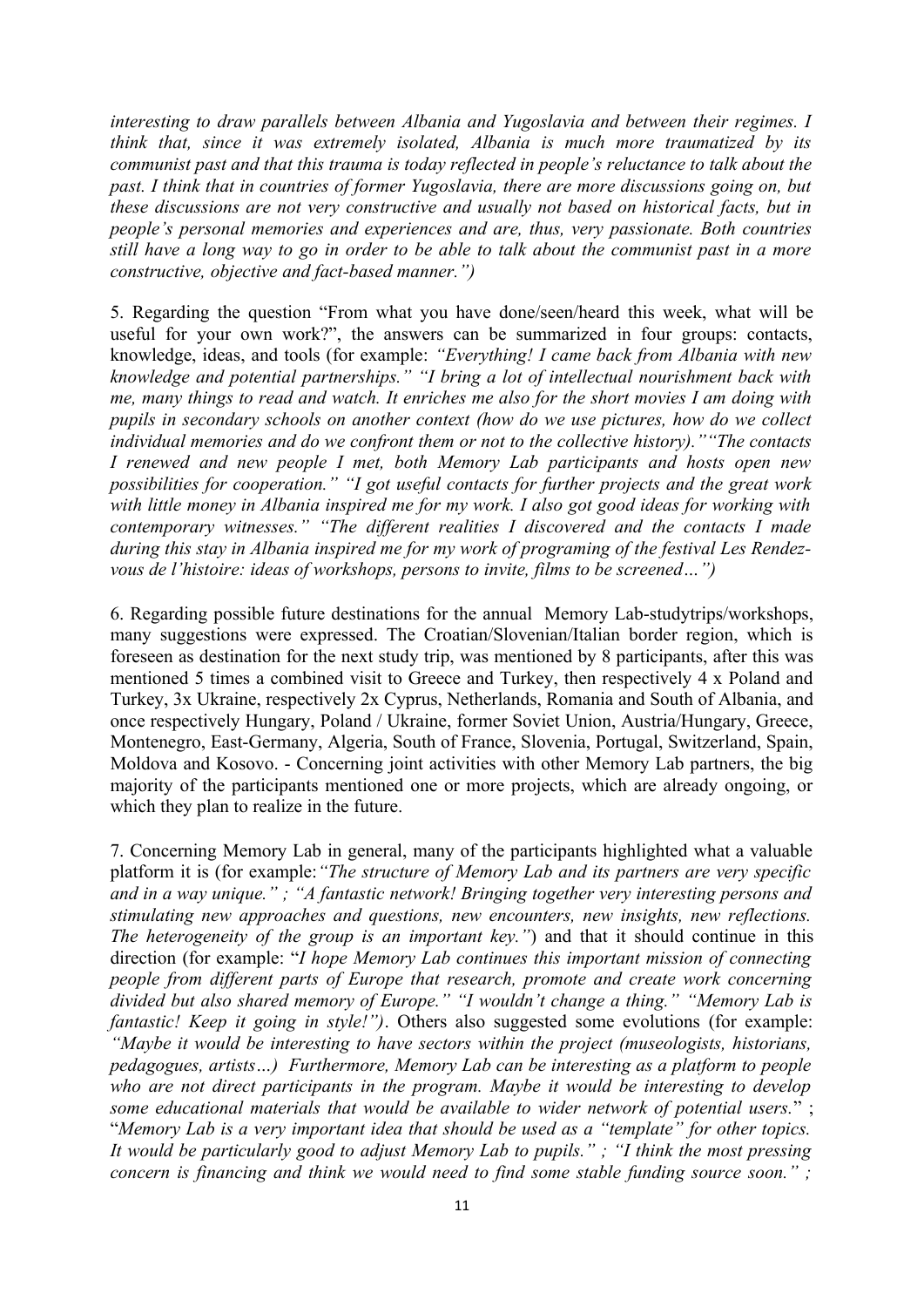*"Would we be able to show our ecological concerns/efforts during our study-trips?"*) Several participants underlined also their will to contribute actively ("*I also would like to help-out in any other regional activities that Memory Lab might have.", "I would like to give testimony of the work of Memory Lab, for instance in the review of the History teachers in France, or during the festival I am involved in.*"). Some of the participants also suggested to organize some specific activity in 2020, for the 10<sup>th</sup> anniversary of Memory Lab. (*"After the 10th study trip general evaluation of the format and re-thinking of the potential, need, necessity for adaption (or not)."* "*My idea is that along with 10th Jubilee, Memory Lab study trip /workshop a big conference should be organised, in order to gather as many people who previously participated as possible. Something like a retrospective, reminiscence of previous ten years. Maybe in city in which you started – Sarajevo."*)

#### **VI. Conclusions and perspectives**

The program in Albania can be considered as another successful edition of the annual Memory Lab study trip and workshop, and it can be stated that the four goals defined before the program have been met. All participants regarded this year's program very positively, and several of the "old" participants said this was one of the most successful Memory Lab programs so far. Thanks to this year's study trip/workshop, Albania is now part of the Memory Lab-platform, and many new contacts have been established and existing contacts deepened. Memory Lab will hopefully continue with its work in the coming years and see the development of our platform not only in terms of the number of members/ participants, but also in terms of implemented joint activities, future cooperation projects, and shared knowledge and experiences. Memory Lab is not a formal organization, but an informal platform gathering different organizations and individuals, and the future of the initiative depends very much of the commitment of these organizations and individuals on the one hand, and on the continuous support by dedicated donors on the other hand.

The plan for the future, budget-permitting, is to organize the  $10<sup>th</sup>$  Memory Lab studytrip/workshop in the border-region between Slovenia, Croatia and Italy: these neighbouring countries share many historical events and their histories are inextricably linked, and this border region is connecting South East Europe and Western Europe what perfectly symbolizes the trans-European character of Memory Lab. It is not sure yet if we will we able to organize this  $10<sup>th</sup>$  studytrip/workshop in 2020 or in 2021; in case it should be in 2021, we plan nevertheless to organize some smaller activity in 2020 in order to mark the  $10<sup>th</sup>$ anniversary of our platform.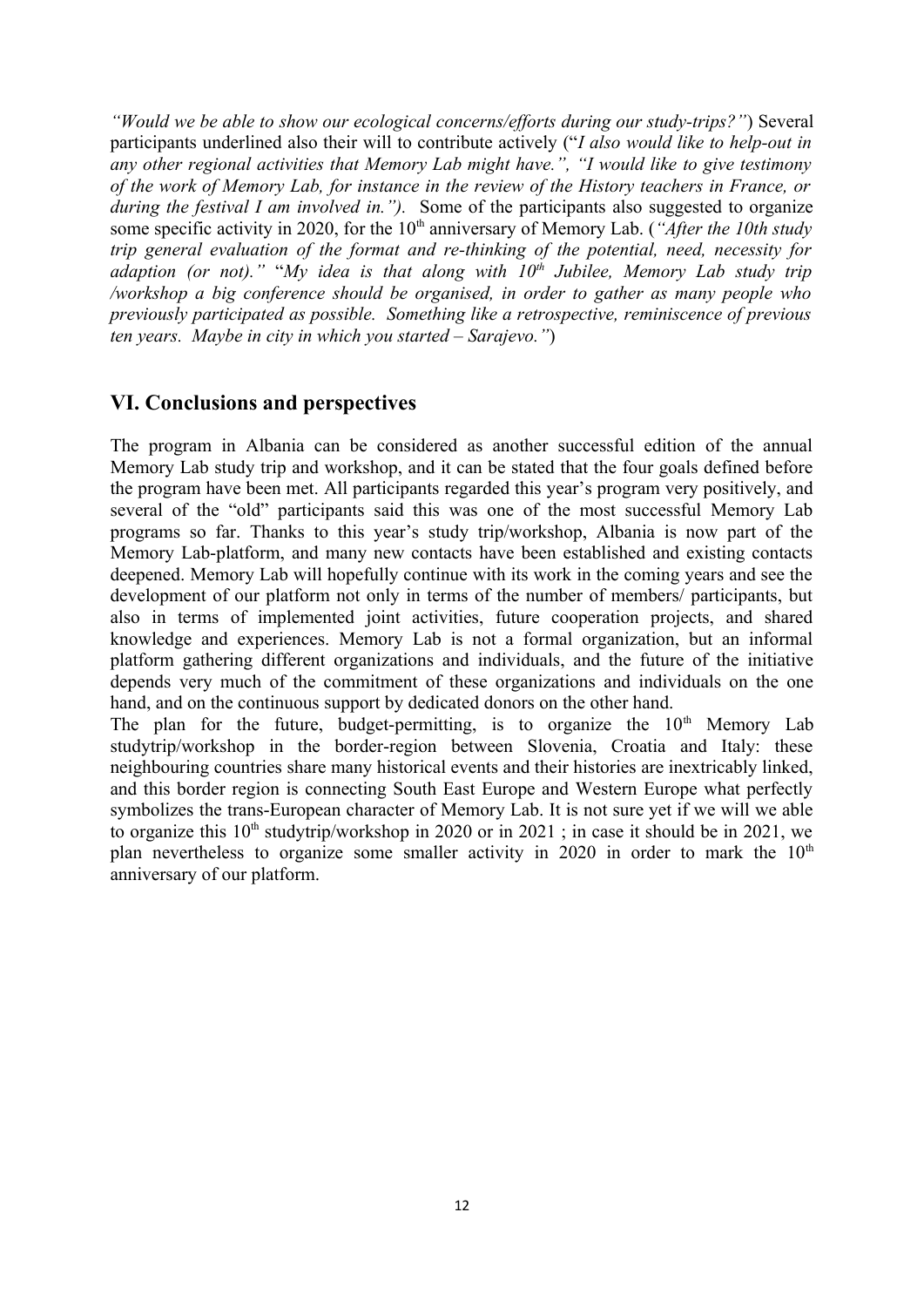## **VII. Annexes:**

1. Program

2. List of participants

3. Answers to the question "How is Albania is dealing with its communist past?"

4. Answers to the question "What questions did this Memory Lab raise for me ?"

5. List of proposed joint activities

6. Basic information regarding the contemporary history of Albania and the topics of our program [document sent to the participants before the studytrip/workshop]

## **1. Program**

Sunday, 22 September, 2019:

Arrival of participants in Tirana

Accommodation (for persons who do not have accommodation in Tirana) and working venue: Hotel Tirana International, <https://www.tiranainternational.com/> 20h: Informal welcome dinner in Hotel Tirana International

Monday, 23 September, 2019

7h-8h45: Breakfast

9h-10h30: Introduction and making acquaintance among the participants/interactive exercice 10h30-10h45: Coffee break

10h45- 12h15: Info-market with the represented organizations

12h30: Lunch

14h-15h15: Overview of the history of Albania in the  $20<sup>th</sup>$  century. Lecture followed by discussion, with Enriketa Pandelejmoni, historian / *Center for Historical and Anthropological Research*

15h45-17h45: Visit of the *Albanian National History Museum*, with Ledio Xhoxhi, historian and museologist, followed by discussion with Dorian Koci, director of the Museum

18h30: Informal walk through the city center to different memory sites

20h: Dinner in restaurant "Vila Ferdinand" (Rruga Nikolla Tupe nr 1)

Tuesday, 24 September, 2019:

7h-8h45: Breakfast

9h-9h30: Reflection about the previous day

10h-12h30: Visit of the *House of Leaves – Museum of Secret Surveillance*, followed by meeting with time-witness Uran Kostreci and discussion about educational activities of the Museum, with Etleva Demollari, director of the Museum

12h45: Lunch

14h15-15h45: Dealing with the communist past in Albania: The role of state actors, civil society and the international community. Panel discussion with and Ardiana Topi, Archives director of the *Authority for Information on Former State Security Documents*, Jonila Godole, director of *Institute for Democracy, Media and Culture*, and Claudia Vollmer, head of Democratization Department of the *OSCE Presence in Albania.* 

15h45-16h: Coffee break

16h-17h15: Activities with young people about the communist past in Albania: Presentation by Matilda Karcanaj, program coordinator *IDMC,* and discussion.

17h20-18h: Reflection about the day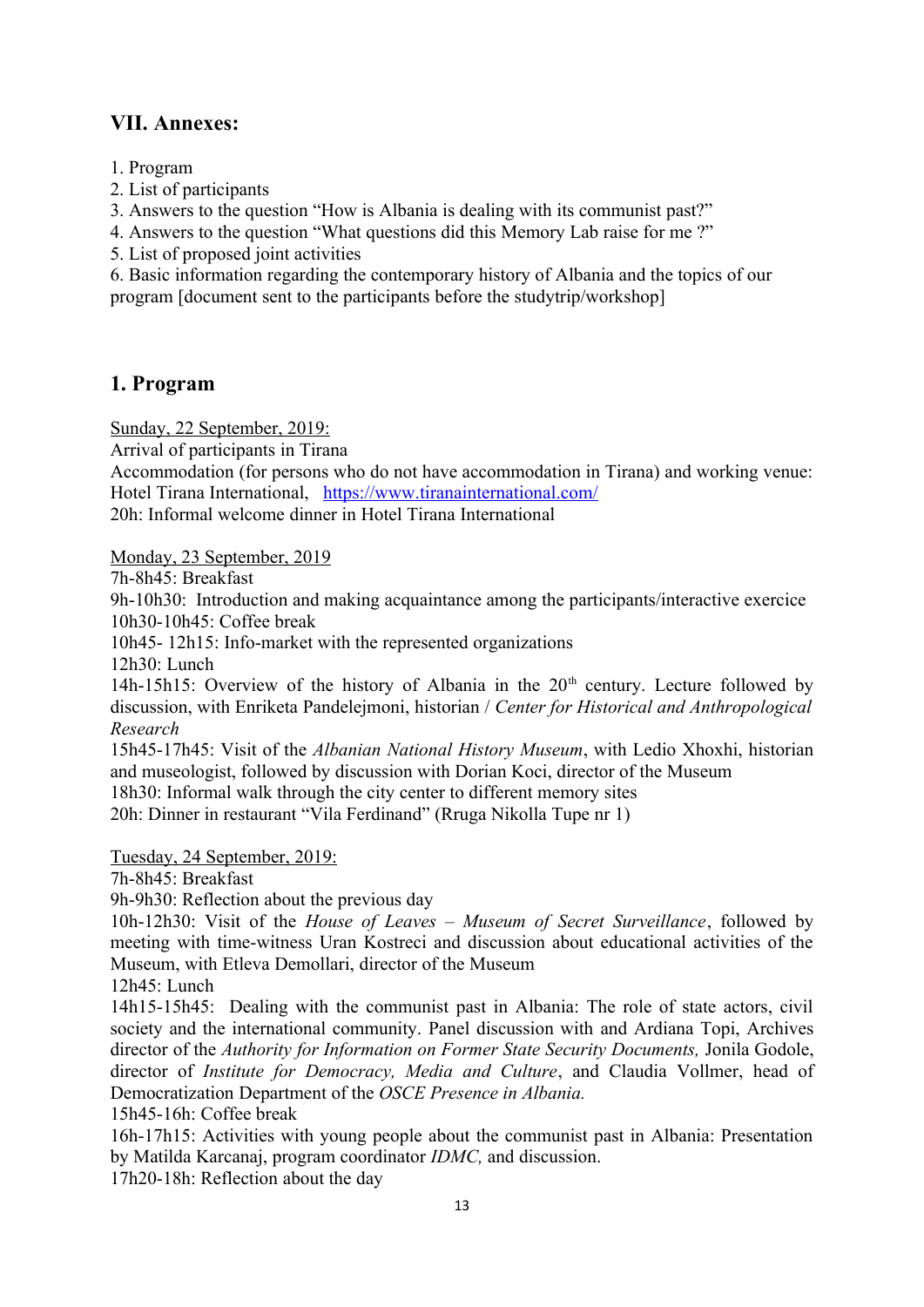19h: Reception by the German and French Embassy in Albania, with Ambassador Peter Zingraf and Ambassador Christina Vasak, at the Residence of the German Ambassador (Rruga Skenderbej 8)

Wednesday, 25 September, 2019:

7h-7h45: Breakfast

8h: Travel by bus to Spac

10h – 12h30: Visit of the former communist prison in Spaç, with Zenel Drangu, former political prisoner, followed by presentation of a memorialization proposal for Spaç "Unlocking Dialogue & Action. A Concept for Spac Prison" from Mirian Bllaci *(Cultural Heritage without Borders Albania).*

12h30: Travel to Shkodra (with lunch bags)

15h-17h: Shkodra during the communist period and in the transition: Visit of the Museum *Site of Witness and Memory*, followed by discussion with Pjerin Mirdita, director of the Museum, and Luig Milaj, president of *Peace & Justice Association*

17h-18h30: Parallel options:

- Memory Walk related to the communist past in the city centar, with *Go2 – Sustainable Urban Planning Organization*

- Visit of the Rozafa Castle, with *Regional Directory of Cultural Heritage*

- Individual exploration of the city

19h: Diner in the restaurant "Zum Rappen" in Shkodra

21h: Travel back to Tirana

Thursday, 26 September, 2019:

7h-8h45: Breakfast

9h-9h30: Reflection about the previous day

9h30-10h45: What to do with the former Spac-prison? Discussion about the project "Unlocking Dialogue & Action. A Concept for Spac Prison" from *Cultural Heritage without Borders Albania*.

10h45-11h: Coffee break

11h-12h30: Discussion and work about possible future joint activities among Memory Labpartners

12h45: Lunch

13h45: Travel to Kruja

15h-17h30: Visit of the *Skanderbeg Museum* in the fortress in Kruja, followed by presentation and discussion about the importance of Skanderbeg in Albanian historical narratives during the Communist period and today, with Armanda Kodra-Hysa, anthropologist / *Center for Historical and Anthropological Research* 18h: Return to Tirana / Free evening

Friday, 27 September, 2019:

7h-8h45: Breakfast

9h-9h30: Reflection about the previous day

9h30-10h30: Meeting and discussion with the Minister of Culture, Elva Margariti, about current and planned activities of the government in the field of memory politics in Albania 10h30-10h45: Coffee break

10h45-12h45: Group work

- An unique case? Similarities and differences of the communist period in Albania and in other European countries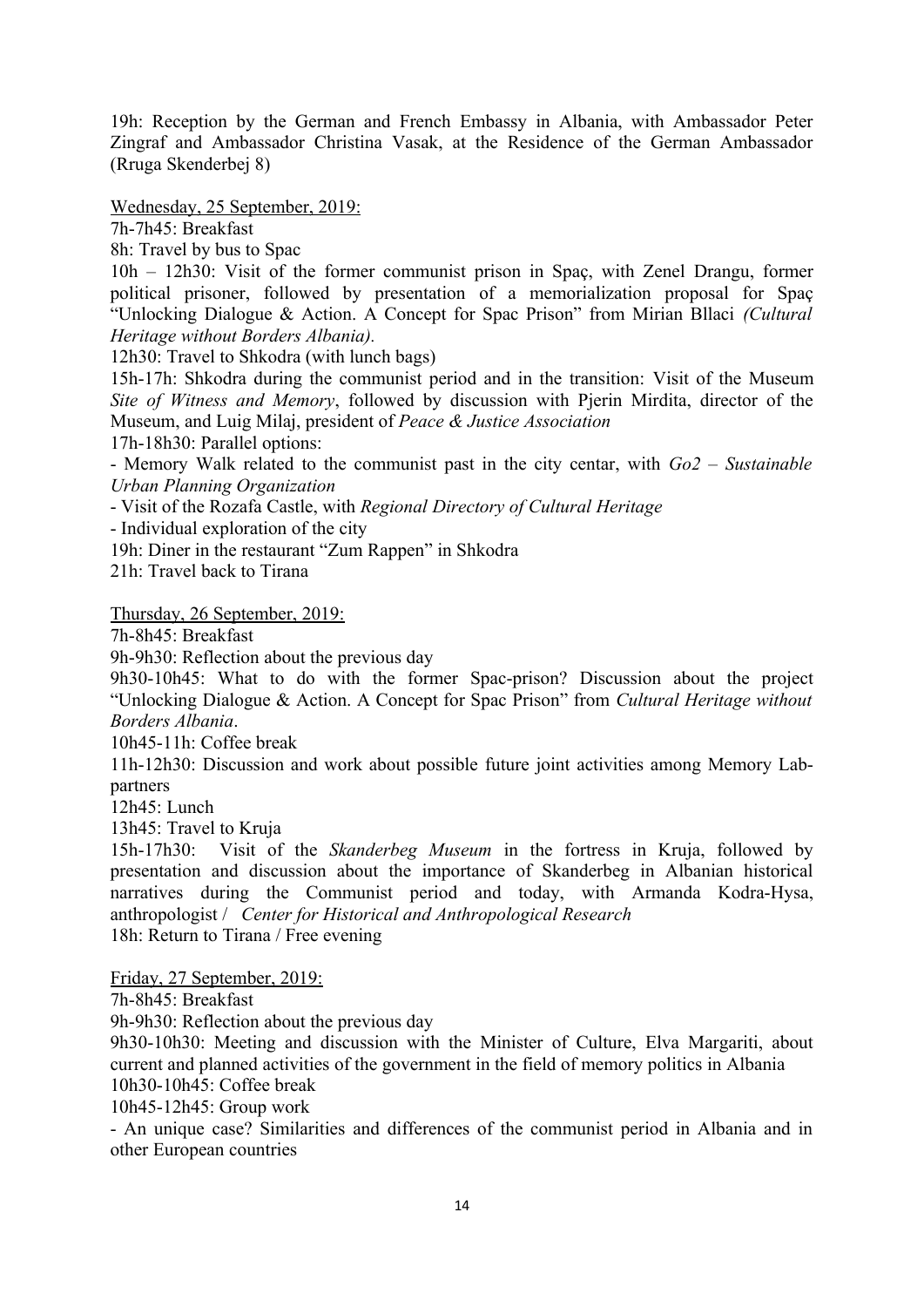- Nothing else but crimes? Dealing with the communist past in Albania in comparison with other European countries.

13h: Lunch

15h-16h30: Final event, open for the public: Presentation of findings, conclusions and questions at the end of the Memory Lab-study trip/workshop in Albania. Possible topics:

- What should be taken into consideration when developing joint activities dealing with communist history?

- Suggestions regarding the future of the former prison in Spac

- How to work about the communist past with young people?

16h30-17h15: Reception following the event

17h15-18h15: Evaluation of the 2019- Memory Lab - study trip/workshop

20h: Farewell dinner in restaurant "Villa Vechai" (Rr. Q. Srafa Nr. 262)

Saturday, 28 September, 2019:

Breakfast and departure of the participants who did not register for the optional trip to Gjirokastra

*Additional program:*

7h-7h30: Breakfast

7h45: Travel by bus to Gjirokastra

13h: Check in at the hotel in Gjirokastra and lunch

15h: Visit of the castle, the old bazaar, and the Skendulli house: exploration of the role of Gjirokastra in Albanian history, including the Communist period, followed by free time

20h: Common dinner in restaurant Kodra (Lagjia 11 Janari Rruga Zejtareve)

Accomodation : Hotel Lulishte (Rruga Rauf Fico) and Hotel Bleta (Rruga Rauf Fico), <http://hotel-bleta.gjirokaster.hotels-al.com/en/>

Sunday, 29 September, 2019:

7h30: Travel back by bus from Gjirokastra to Tirana

12h/13h: Arrival at Tirana airport and then Tirana city centar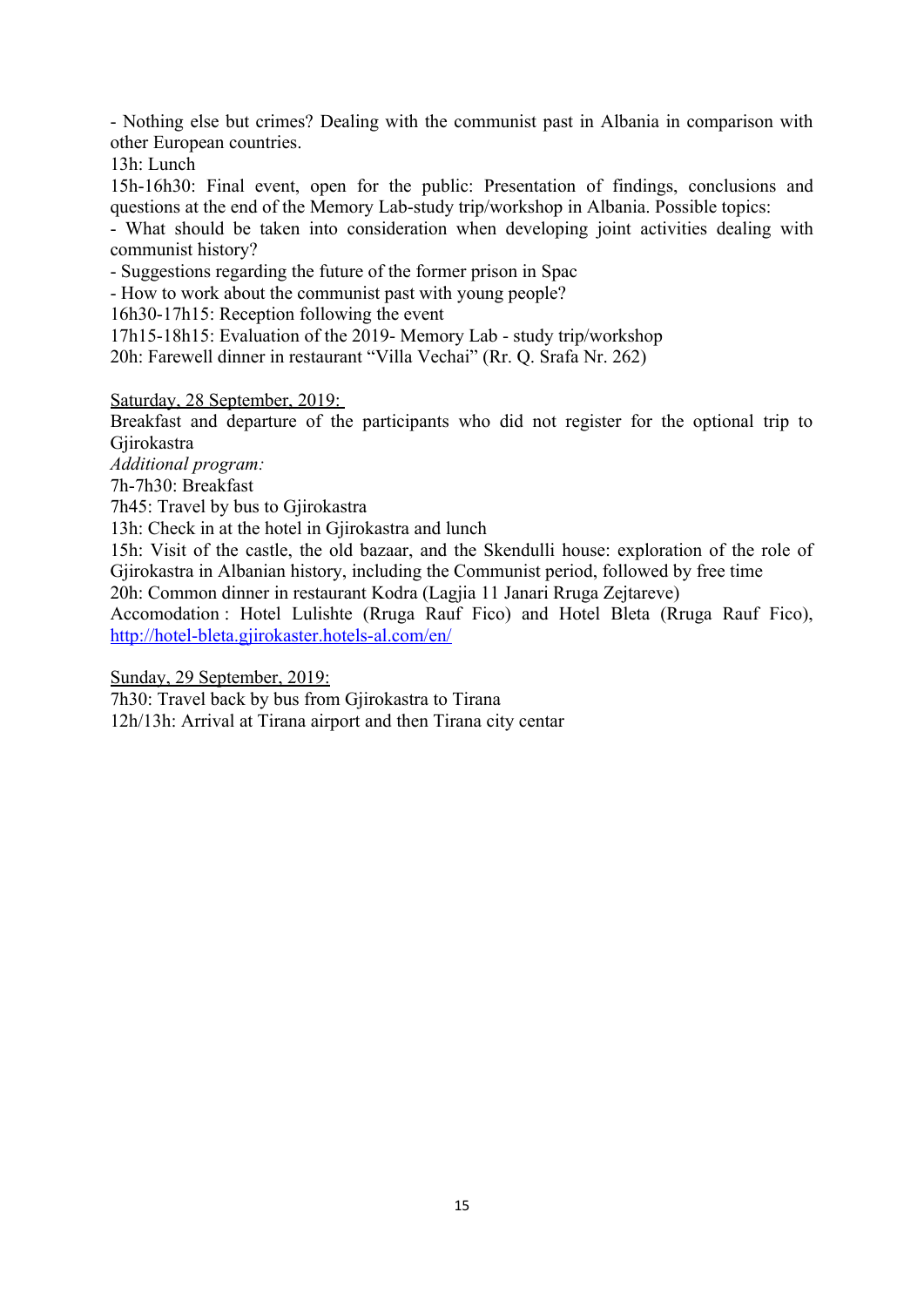## **2. List of Participants**

\* = Memory Lab-coordination team

\*\* = Cooperation partner

| <b>Name</b>                        | Organization                                                                                                    | <b>Activity / Function</b>               | <b>Town</b>             |
|------------------------------------|-----------------------------------------------------------------------------------------------------------------|------------------------------------------|-------------------------|
| <b>Gilian Akthar</b>               | St. George's School for Girls<br>+ Balkans Peace Park Project                                                   | History Teacher + Project<br>Coordinator | Edinburgh               |
| <b>Gruia Badescu</b>               | University of Konstanz +<br><b>Centre for Advanced Studies-</b><br>Southeastern Europe,<br>University of Rijeka | Research fellow                          | Konstanz                |
| <b>Tamara</b><br>Banjeglav*        |                                                                                                                 | Freelance researcher                     | Zagreb                  |
| Kenan Beqiri                       | <b>Community Building</b><br>Mitrovica                                                                          | Project Officer                          | Mitrovica               |
| <b>Julie Biro</b>                  |                                                                                                                 | Documentary film-maker                   | Paris                   |
| Ervin Blažević                     | Optimisti 2004 Kozarac                                                                                          | President                                | Prijedor                |
| Mirian Bllaci**                    | Cultural Heritage Without<br>Borders Albania                                                                    | Program Manager                          | Tirana                  |
| <b>Bojana</b><br>Bulatović**       | <b>Regional Youth Cooperation</b><br>Office (RYCO)                                                              | Program Officer                          | Tirana                  |
| <b>Stephanie</b><br><b>Boutaud</b> | Memorial Centar Oradour                                                                                         | Head of Educational Department           | Oradour                 |
| Judith Brand*                      | Forum ZFD Bosnia and<br>Herzegovina                                                                             | Program Manager                          | Sarajevo                |
| <b>Katarina</b><br><b>Bulajiić</b> |                                                                                                                 | Film-director                            | Podgorica<br>/ Budapest |
| Eni Daka                           | Ministry for Europe and<br>Foreign Affairs                                                                      | Media Advisor                            | Tirana                  |
| <b>Etleva</b><br>Detmollari**      | House of Leaves - Museum<br>of Secret Surveillance                                                              | Director                                 | Tirana                  |
| <b>Daniel Eror</b>                 | Youth for Peace                                                                                                 | President                                | Sarajevo                |
| Lejla Gačanica                     | Faculty of Law, University of<br>Mostar                                                                         | Freelance researcher; PhD<br>candidate   | Sarajevo                |
| Magdalena<br>Geier                 | Max Mannheimer<br>Studienzentrum Dachau                                                                         | <b>Educational</b> assistant             | Dachau                  |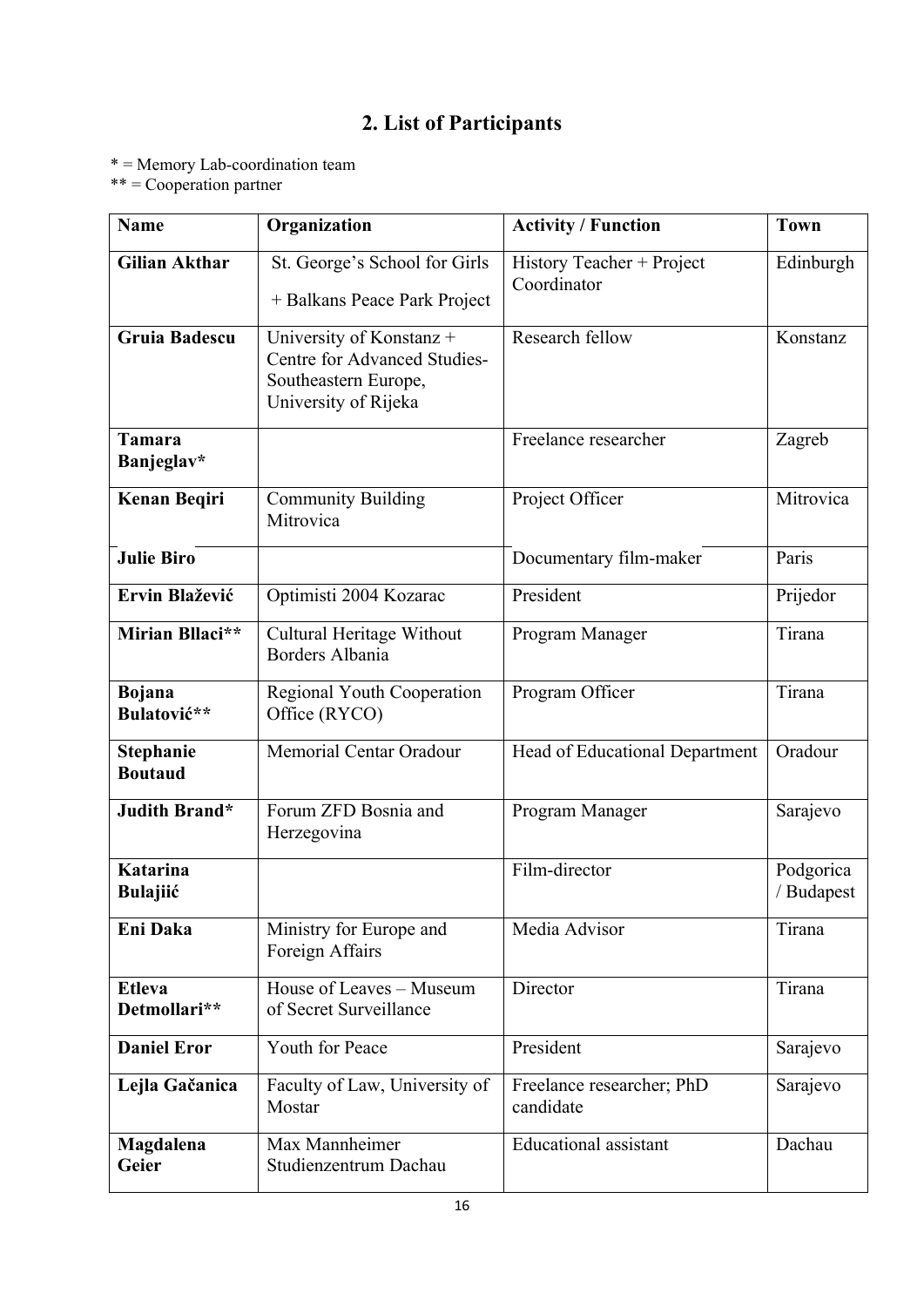| Jean-Marie<br>Genard              | Les rendez vous de l'Histoire                                                  | Coordinator of the pedagocical<br>activities and the film program | <b>Blois</b>        |
|-----------------------------------|--------------------------------------------------------------------------------|-------------------------------------------------------------------|---------------------|
| Jonila Godole**                   | Institute for Democray, Media<br>and Culture                                   | Director                                                          | Tirana              |
| Elma Hodžić                       | Historical Museum of Bosnia<br>and Herzegovina                                 | Curator                                                           | Sarajevo            |
| <b>Maximilian</b><br>Lütgens      | Dachau Memorial Centar                                                         | <b>Educational</b> assistant                                      | Dachau              |
| Dea Marić                         | Department for History,<br>Zagreb; Croatian Association<br>of History Teachers | Teaching associate; president                                     | Zagreb              |
| <b>Ružica</b><br>Marjanović       | Festival "Na pola puta"                                                        | Program editor and festival<br>founder                            | Užice               |
| Alma Mašić*                       |                                                                                | <b>Freelance Trainer</b>                                          | Barcelona           |
| Anja Medved                       |                                                                                | Documentary film-maker                                            | Nova<br>Goriza      |
| <b>Christian Melka</b>            | Foundation and Memorial<br>Camp des Milles                                     | Special Advisor                                                   | Aix-en-<br>Provence |
| Luigj Mila**                      | Peace and Justice Association                                                  | Director                                                          | Shkodra             |
| <b>Djordje</b><br>Mihovilović     | Jasenovac Memorial Centar                                                      | Curator                                                           | Jasenovac           |
| Nicolas Moll*                     | Crossborder factory                                                            | Researcher and trainer                                            | Sarajevo            |
| Frank<br>Morawietz*               | Franco-German Youth Office                                                     | Special coordinator for the<br>activities of FGYO in SEE          | Berlin              |
| Enriketa<br>Pandeljemoni**        | Centre for Historical and<br>Anthropological Research                          | Director                                                          | Tirana              |
| <b>Edin Ramulić</b>               | Association of citizens of<br>Prijedor "Izvor"                                 | Vice president                                                    | Prijedor            |
| <b>Christian</b><br><b>Savary</b> | Les sentiers de la mémoire /<br>The paths of memory                            | President                                                         | Coutances           |
| Zorica<br>Šćepanović              | <b>Elementary School Petar</b><br>Nikolić                                      | <b>History Teacher</b>                                            | Kralejvo            |
| Saša Šimpraga                     | Virtual Museum Dotršćina                                                       | Founder, curator, activist                                        | Zagreb              |
| Günter<br><b>Schlusche</b>        | <b>Berlin Wall Foundation</b>                                                  | Architect, Planner                                                | Berlin              |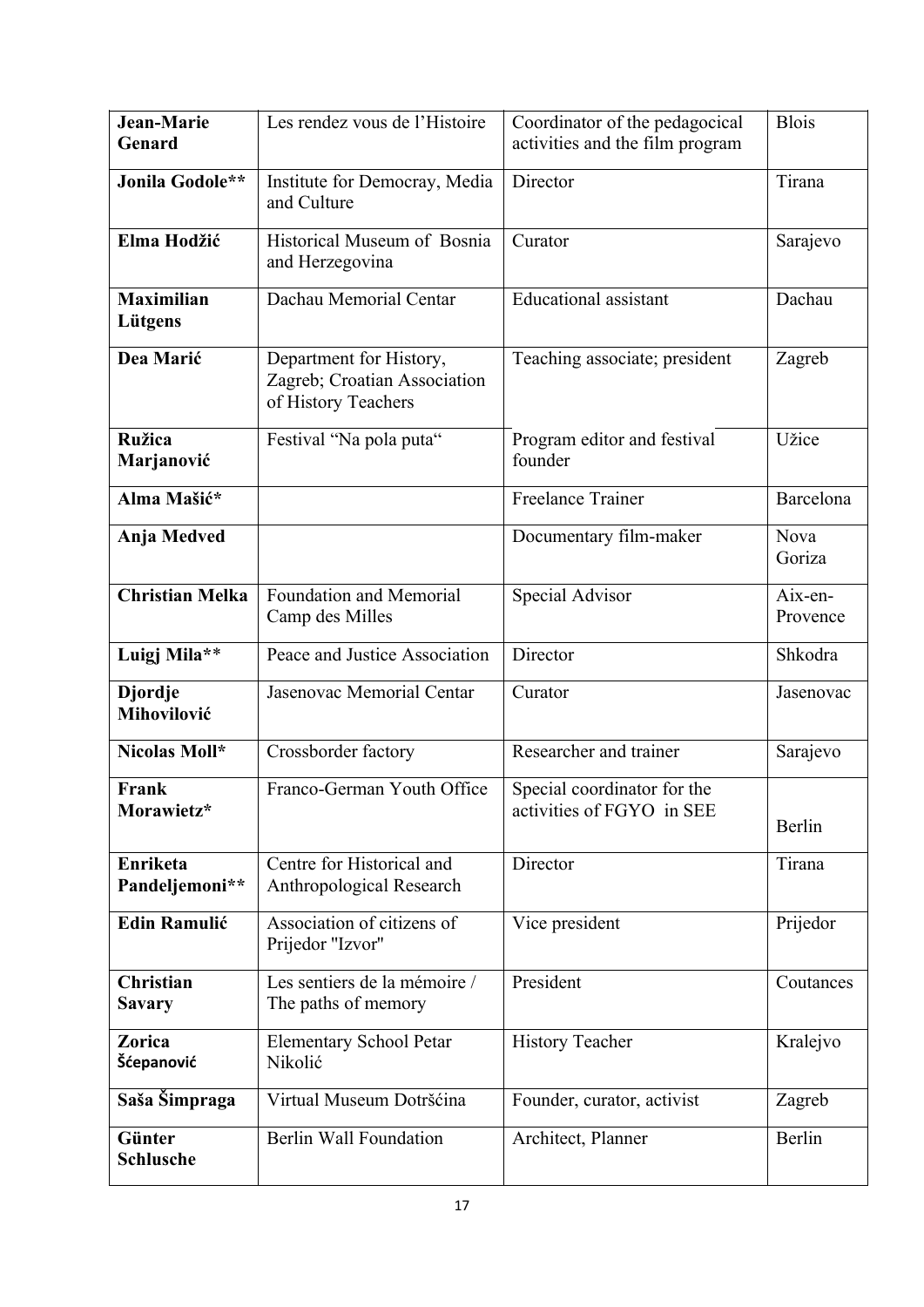| Kaja Širok**                                                      | National Museum of<br><b>Contemporary History</b>                                                | Director                                               | Ljubljana       |
|-------------------------------------------------------------------|--------------------------------------------------------------------------------------------------|--------------------------------------------------------|-----------------|
| <b>Helidon Sokoli /</b><br>Sabrina Kuci /<br><b>Petrit Bilali</b> | Regional Directory of<br>Cultural Heritage                                                       | Chief of archeologial sector /<br>architect / sculptor | Shkodra         |
| <b>Aleksandra</b><br><b>Stamenković</b>                           | $C31$ – Centre for the<br>development of childrens<br>rights culture                             | Deputy-president                                       | Belgrade        |
| <b>Elian Stefa</b>                                                | Center for Landscapes in<br>Change                                                               | Architect, author, curator                             | Tirana          |
| Ulvija Tanović                                                    |                                                                                                  | Interpreter B/C/S/M - English                          | Sarajevo        |
| <b>Christel Trouvé</b>                                            | Denkort Bunker Valentin                                                                          | Scientific director                                    | <b>Bremen</b>   |
| <b>Hannes</b><br>Vanvymelbeke                                     | Belgium War Heritage<br>Institute                                                                | Head of Remembrance Service                            | <b>Brussels</b> |
| Marjan<br>Verplancke                                              | Kazerne Dossin, Memorial,<br>Museum and Documentation<br>Centre on Holocaust and<br>Human Rights | Head of Education and Outreach                         | Mechelen        |
| Dorina Xheraj-<br>Subashi                                         | University Aleksander<br>Moisiu, Durres                                                          | Lecturer of Museology and<br>Cultural Heritage         | Durres          |
| <b>Xhemal Xherri</b>                                              | Protection and Preservation of<br>Natural Environment in<br>Albania                              | Project manager / Interpretive<br>guide                | Tirana          |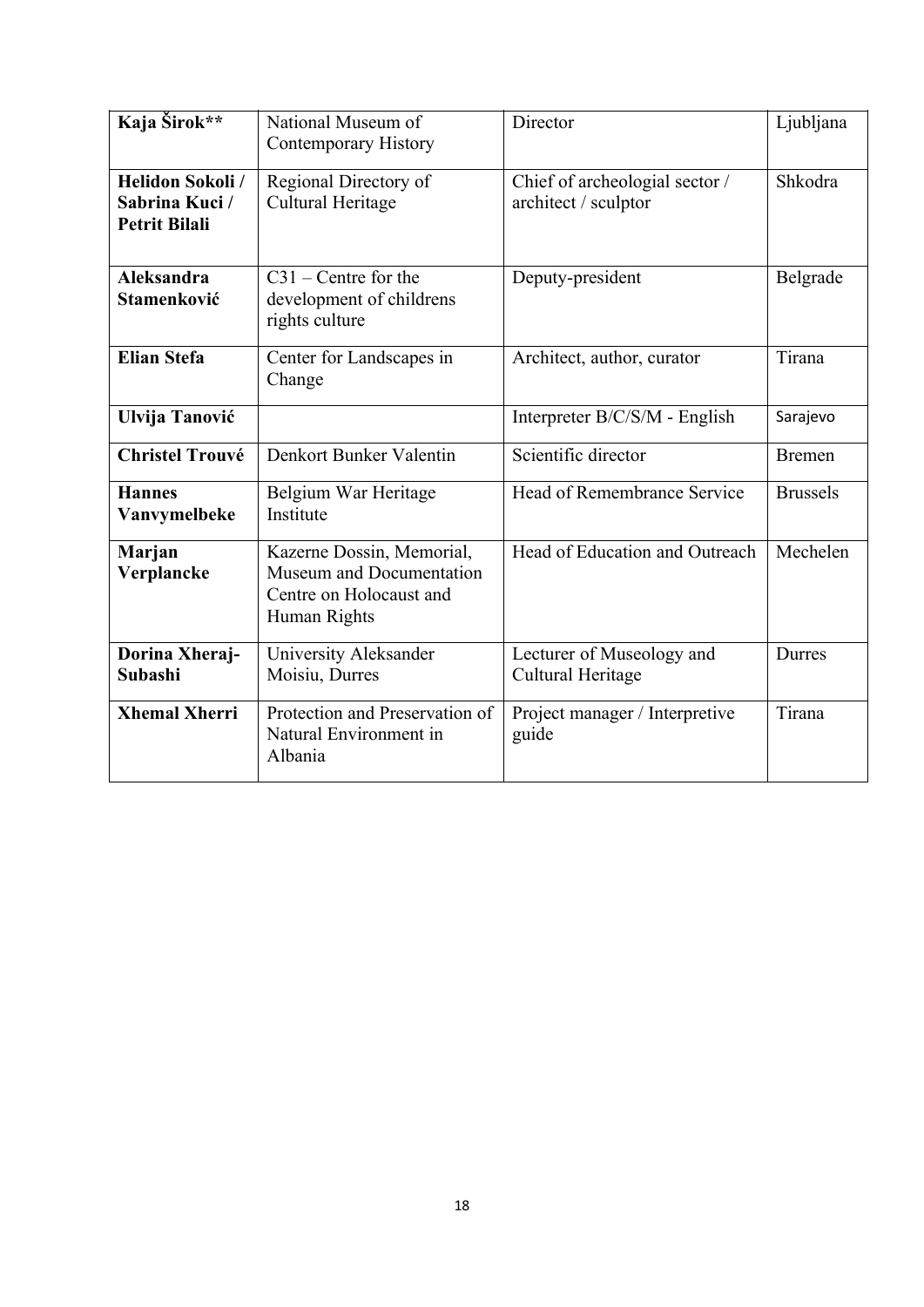### **3. «Please describe in some words how in your opinion Albania is dealing with its communist past? » : Individual answers on the last day of the Memory Lab program in Tirana**

Still struggling to deal with it ! Those suffering from the communist period are still unsure about what tomorrow will bring. Uncertainty, struggle, sympathy vs. empathy

Resistances. Continuities. Different speeds. Denial and disinterest vs. engagement. Fear of confrontation with the complexity.

Making a polarized narration. Not putting the perpetrators on trials. Suppressing the pain instead of dealing with it.

Confused, BUT : a lot of energy from young teachers and activists.

No indication of serious dealing with the past.

Impunity and continuity of actors. Some state initiatives (museums, institutions), more on level of civil society. Largely out of international circuits of funding and cooperation.

Struggling. Reluctance to open a wound that needs to be opened if it is to heal.

« We need teachers, we need programs, we need textbooks. »

The society and the political parties are still controversial about this. There is no lack of political will, but a lack of capacities and resources to implement the projects.

New emerging attempts for interpretation of crimes, new memorials and museums built. Still lack of critical debates (especially from emerging historians)

No real dealing with this past. Showing it as the devil and enlightening the opponents as « anti-communist ».

Traumatized. Avoiding. Courageous (for some people).

Not dealing with the past. Silence and fragmented (personal) memories. Confusing, stuck in between localized narratives.

« We are just at the beginning. » Individual initiatives to tackle the past, with support of international actors, in a society dominated by non-interest, nostalgia and denial. Lack of political will to change this situation.

Barely dealing with it. Most people are in denial or poorly informed.

Strong anticommunism is enhanced with nationalism, thus dealing with the past is not necessarily effective but instrumentalized.

Most of the Albanian people are not interested in the history of the Communist period and don't talk about that. But luckily there are some people who are very motivated to change this.

Non-systemic, partially, black and white and white and black, non-critically, non-balanced, like it fell from Mars (de-contextualized)

1. Difficult. 2. No real process of dealing with the past.

Divided (communists – anticommunists). Problems. Black-white.

Glossing over. Sweeping under the rug.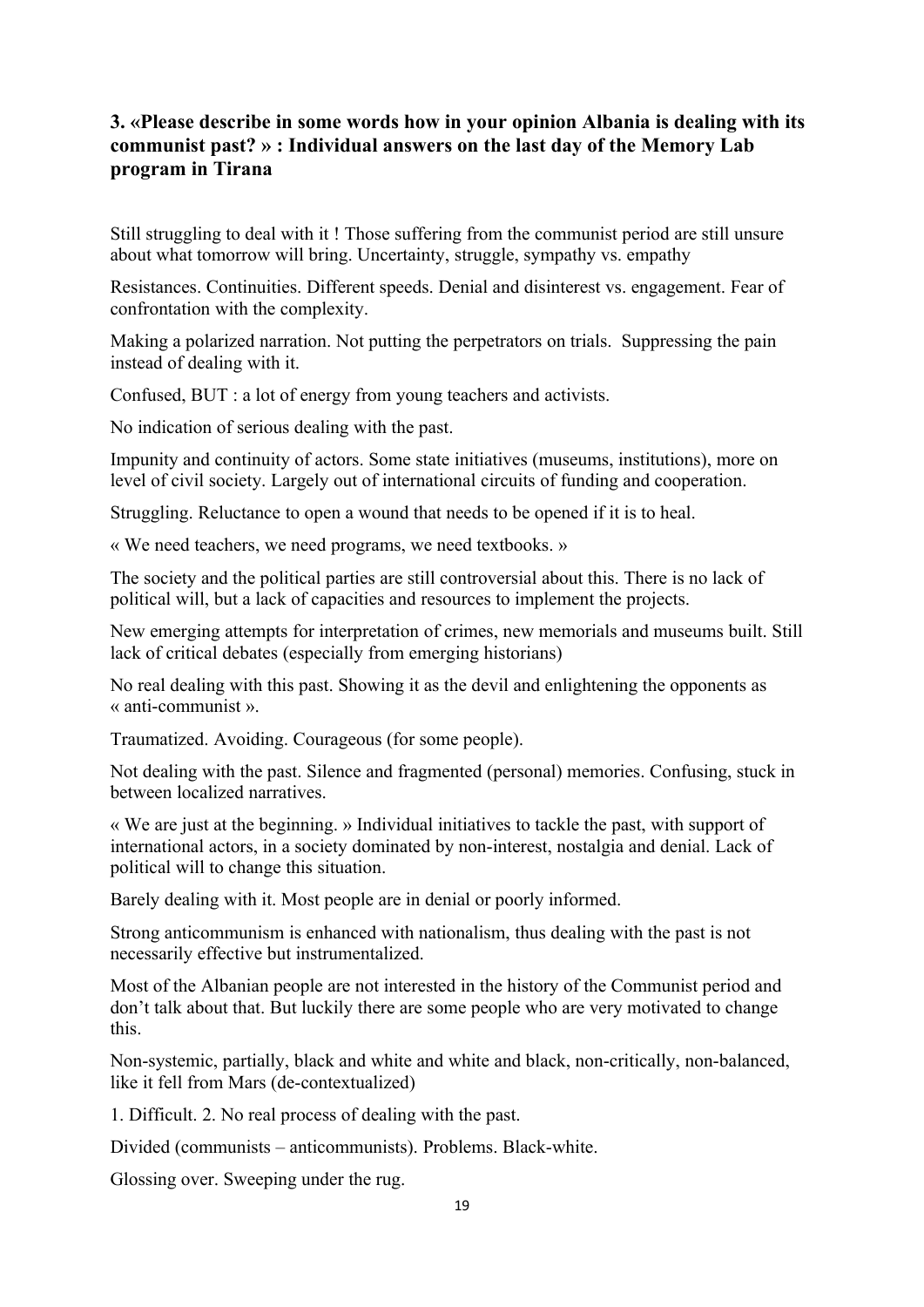Memory workers and NGOs : doing great work, plenty of good intentions. The government and broader society : are they dealing with it ? I doubt it. People seem to have more important issues like lack of employment or of drinking water.

There is no differentiation between totalitarism, dictatorship and communism, what in my opinion is dangerous.

Black / white, evil / nostalgic. But mainly not dealing with it. Turbo-consumerism like to make up for the past.

Just one perspective. Not very objective. Hard to be widely understood.

United, omnipresent narrative that condemns period of communism ?

In progress. Under construction. I do not feel that there is a clear politics in terms of memory and history. Just individual approaches.

1. Sometimes silence is harder than talking. 2. Dictatorship of the lunatic. 3. Must come from the state level (in the future)

Talking about the communist regime but not really dealing with it (black and white picture of the period).

Albania does not have a unified approach with a clear vision towards the communist heritage. Different individual initiatives have different approaches.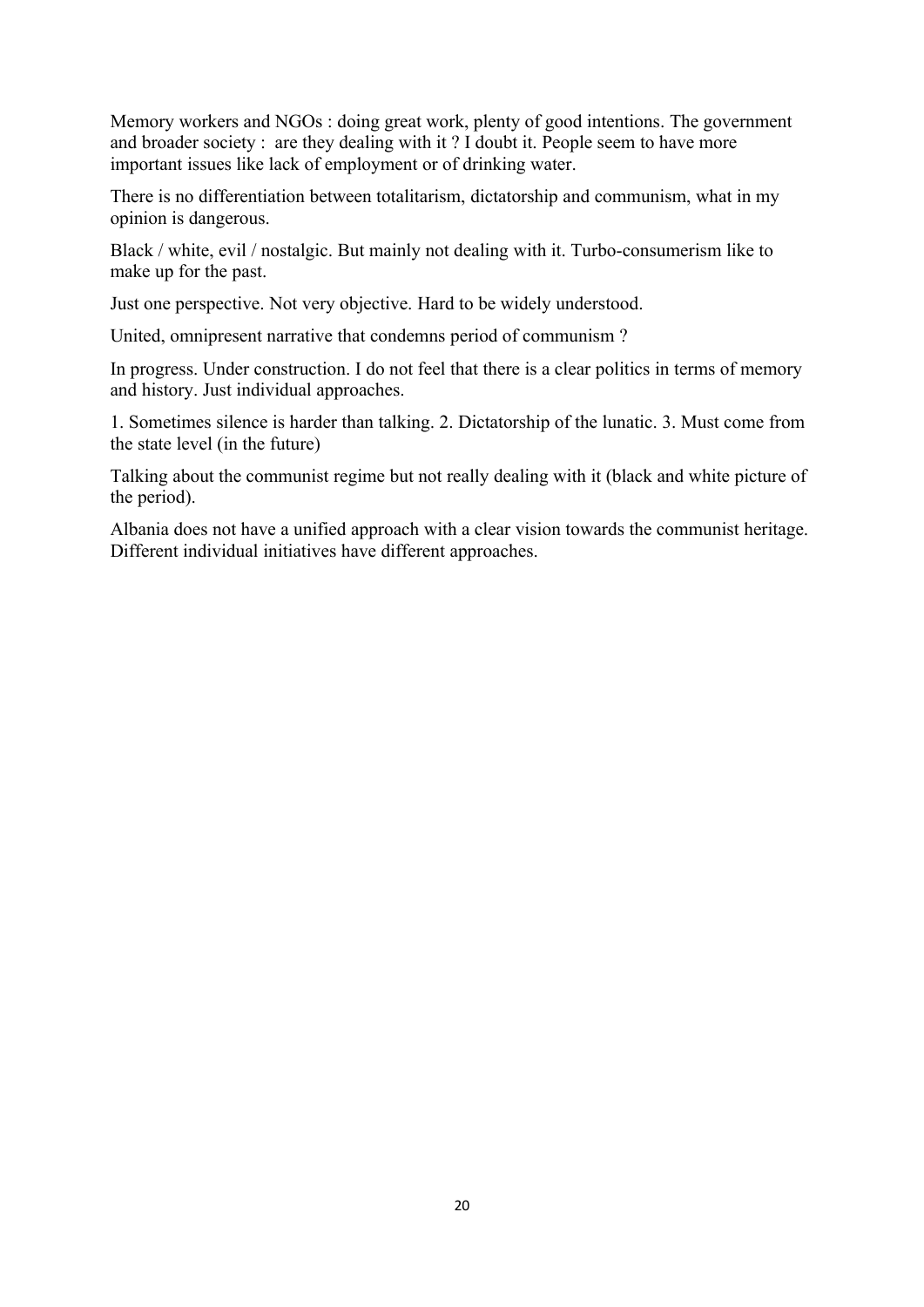### **4. Individual answers to the question « What questions did this Memory Lab raise for me ? » on the last day of the Memory Lab program in Tirana :**

Ho do you get governmental organisations to take memory politics more seriously and engage in it ?

Is there only bad and good when we talk about communism ?

What is behind the word  $\kappa$  anticommunism  $\gg$ ?

Is communist heritage erased in other countries ?

How does Albania's treatment of communist heritage differ from our neighbours ? Is Albania ahead or behind ?

How do you create a greater interest within the population for the importance of remembering difficult pasts ?

Is this the right way of dealing with the past ? How we do it in the region ? How does the left wing look like in this country ?

How to deal with the challenge of imposing familiar reading frames on different places / different experiences ? (for example WW2 – Yugoslav frame or Albanian frame ; Yugoslav perceptions of communism and anticommunism in Albania ; colonialism of Italian period, etc

How can Albania internalize these events, in order to re-awake memory in order to get closure, without causing pain ?

Why is the occupation-period between 1941 and 1944 so less present to explain (maybe) the transition from monarchy to communist dictatorship ?

Why do some museums not talk about the first trials in the 1940s ?

Why do some museums use the word « anticommunism » all the time ?

Is there Albanian anti-communism ?

What happened in the 1990s in Albania ?

How was the narrative of Skenderbeg as a positive figure appropriated for each political system until now ? And what is its influence on the national identity ?

How did everyday life look like during communism ?

Were those who were persecuted in communism associated with crimes during World War Two ?

Is there transitional justice in Albania ?

Is it possible to deal with the past in modern Albania ?

Silence in society : how can we « work » the people to talk about the past ?

What about the memory of the Italian and the German occupation ?

How will school children manage to get a clear idea of the atrocities of the communist dictatorship ? How to avoid that the Albanian past remains in a black-and-white-narrative ?

How can I be an actor in digesting the effects communism has up to this day ?

Why is there such a need to say that communism in Albania was « worse than Auschwitz »?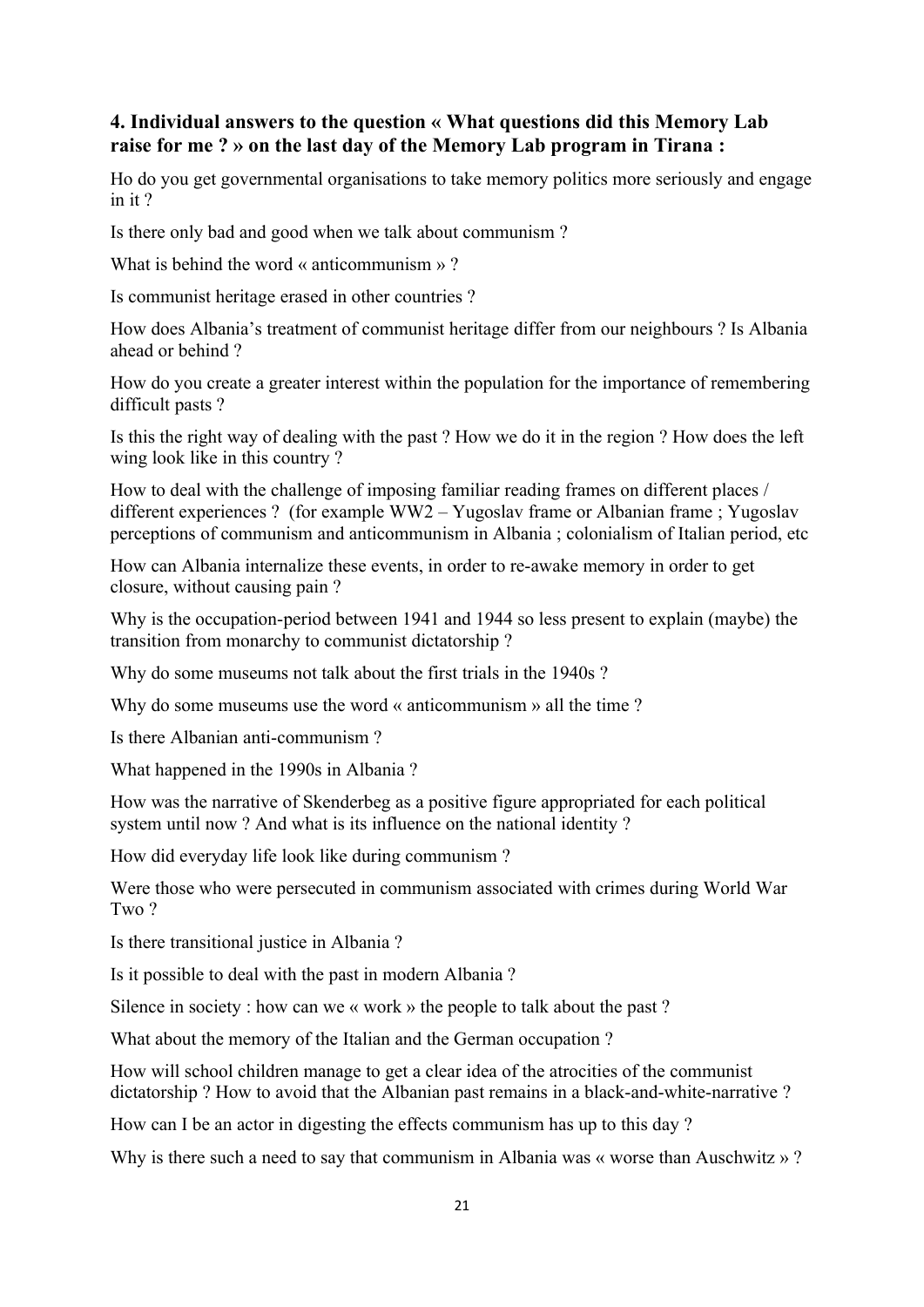Why is Albania not taking any responsibility in regard of victims ?

Should we bring Tirana to Spac, or Spac to Tirana ? Is it necessary to renovate the road to Spac ?

When talking about a criminal system is it possible to talk about anything else than the criminal dimension of this system ?

Does Memory Lab in near or distant future plan to involve media/journalists' perspective regarding the Spac prison ?

How can we tell the objective stories ?

How can we be more attentive to use the right words in formulating the objectives of memorialization ? For example : « anti-communist », « anti-totalitarian », ... - what do we need to confront ?

Could we say that a process of memorialization is successful when it leads to history-writing ?

How do we turn memory into history ?

How to discuss / learn / teach about communist past without a black and white division  $\rightarrow$ keeping multiperspectivity, complexity, different layers

How to deal with the traumatism of a dictatorship over generations? How to encourage a culture to face difficult history with curiosity ?

Is memory just something individual ? Can one nation have the same general memory ?

How can you achieve reconciliation in a community when victims and perpetrators of the communist past live side by side, but no one wants to talk about  $it - at a$  governmental or a local level ?

Can there be a (critical) dealing with history without having trials ?

What happened to antifa-movments in terms of memory today ?

How to mitigate silence for healing and looking at the future with impunity and troubling continuities ?

What is the role of civil society in the transition process?

Questions about the after-use of symbols / buildings / military devices from communist times

When can we estimate that a memorial site is successful or is reaching its goal?

How to contribute to the transmission of experiences of the tragic past to young generations in order to build democracy and peace ?

What are preconditions for a critical dealing with the past that helps society to heal ??

How to make clear for everyone, with our differences (history, language, culture, experiences, etc.) that we try to address common questions and common goals (peace, understanding, freedom, justice) ?

How (to what extent) should sites of former political violence (prisons) be preserved ?

How to narrate the past regarding the historical facts that prove the injustice and at the same time promote the dialogue and overcome the conflicting past ?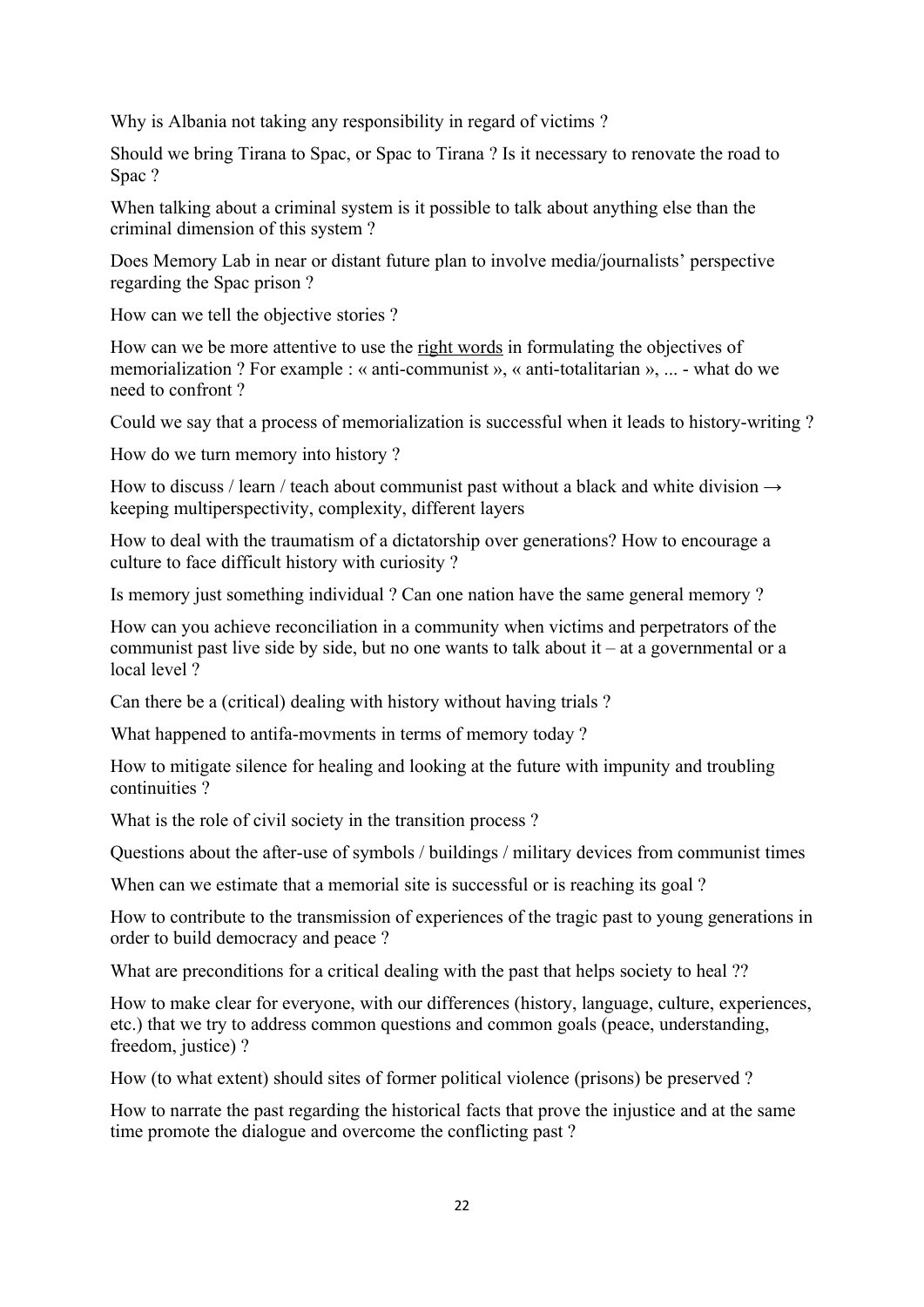#### **5. Overview about future project-ideas which were proposed during the session on 26th September 2019**

 Topic : School trips Proposed by : Max Interested to cooperate : Christian S., Gillian, Elma, Ruzica, Stephanie, Kenan, Hannes, Zorica, Ervin

 Topic : Study trips to Belgium from the Balkans / associating E.U. Proposed by : Marjan Interested to cooperate : Eni, Dea, Elma, Xherri, Kenan, Christian M., Mirian, Ervin, Hannes, Edin, Ruzica, Elian

 Topic : Border cities photo albums Proposed by : Anja Interested to cooperate : Hannes, Ruzica, Gruia, Katarina, Max, Julie, Gillian, Sabrina, Xherri, Elian

 Topic : Research project on representations of violence in museums Proposed by : Tamara Interested to cooperate : Gruia, Christian M., Gillian, Eni, Djordje, Elma, Anja, Dea, Edin, Mirian, Elian

 Topic : Youth projects with Catalonia Proposed by : Alma Interested to cooperate : Kenan, Hannes, Ruzica, Max, Stephanie, Marjan, Gruia, Daniel, Gillian, Eni, Christian M.

 Topic : Political prisons Proposed by :Gruia Interested to cooperate : Anja, Mirian, Max, Elian

 Topic : Memory walks Proposed by : Dorina Interested to cooperate : Mirian, Kenan, Xherri, Sabrina, Ruzica, Christel (examples), Elian

 Topic : Convergences of memory / responsibility of democracy Proposed by : Christian M. Interested to cooperate : Zorica, Judith, Mirian, Gillian

 Topic : Student exchange linked with Scotland Proposed by : Gillian Interested to cooperate : Christian S., Ruzica, Mirian, Max, Hannes, Eni, Elma, Kenan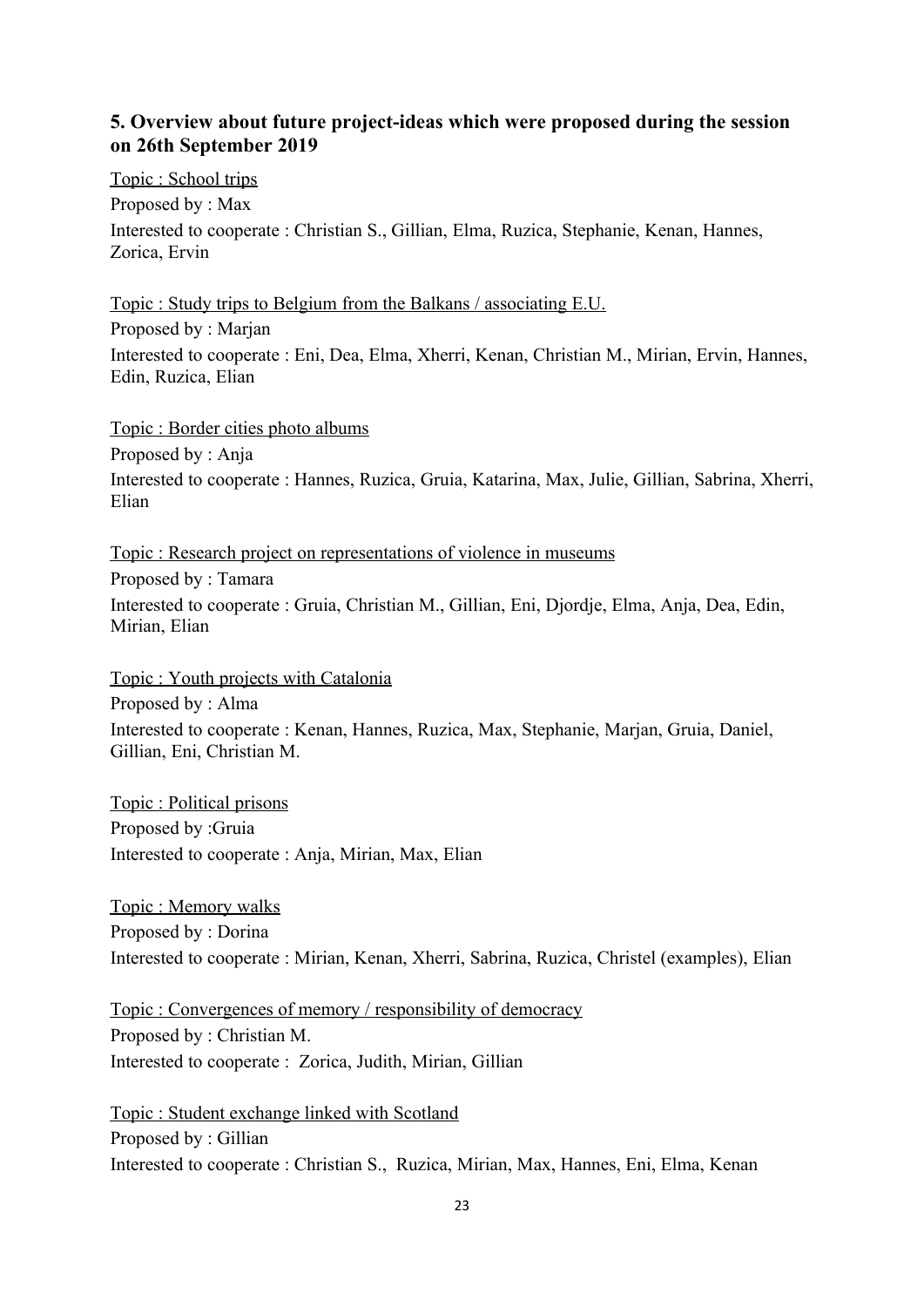Topic : Broader stories Proposed by : Judith Interested to cooperate : Daniel, Elma, Edin, Mirian, Lejla, Elian

 Topic : Poetry of memory / textuality of remembrance Proposed by : Sasa Interested to cooperate : Tamara, Anja, Christel, Sabrina, Ruzica, Christian S., Mirian, Marjan, Gillian, Hannes, Dea, Lejla, Max, Elian

 Topic : Conservation of memory sites / Spac Proposed by : Mirian Interested to cooperate : Christian M., Katarina, Ervin, Gruia, Christel, Eni, Stephanie, Günter, Marjan, Sabrina, Elian

 Topic : Documentation centar Prijedor Proposed by : Edin Interested to cooperate : Djordje, Elma, Ervin, Judith, Christel

 Topic : Women in situations of suffering Proposed by : Kenan Interested to cooperate : Katarina, Max, Zorica, Eni, Christian M., Lejla

 Topic : Propaganda Proposed by : Hannes Interested to cooperate : Daniel, Eni, Mirian, Sabrina, Ruzica, Dorina, Elma, Gruia, Katarina, Christian M., Elian

 Topic : Design visitor experiences focused on individual responsibility and optimism/hope Proposed by : Mirian Interested to cooperate : Gruia, Anja, Julie, Gillian, Eni, Elian

 Topic : Transgenerational transmission of trauma Proposed by : Christel Interested to cooperate : Tamara, Gillian, Anja, Julie, Xherri, Ruzica, Stephanie, Lejla, Max, Mirian, Daniel, Eni, Elian

 Topic : How to promote / find financial support for Memory Lab Proposed by : Christian M. Interested to cooperate : Gillian, Sabrina, Zorica, Mirian, Eni, Stephanie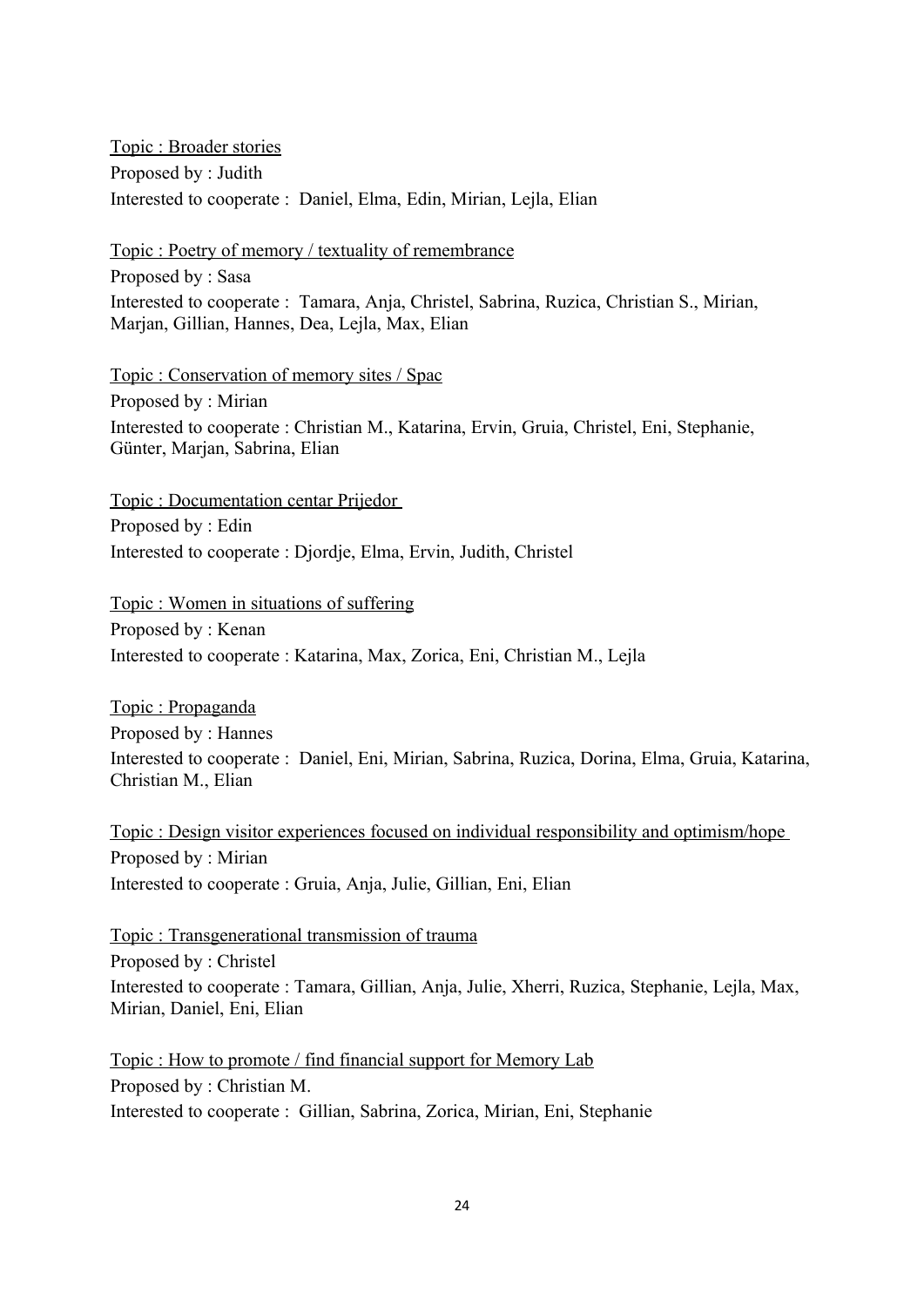

*Trans-European Exchange Platform on History and Remembrance*

9 th annual Memory Lab study trip/workshop -Albania, 22-28/29.9.2019: "Unbunkering the past: How is Albania dealing with its (communist) history?"

## **Basic information regarding the contemporary history of Albania and the topics of our program**

- 1. Brief chronology of Albania's contemporary history
- 2. Short information about the sites we will visit
- 3. Some key names and terms
- 4. Further reading

## **1. Brief chronology of Albania's contemporary history:**

Since  $15<sup>th</sup>$  century: the territory of today's Albania under Ottoman occupation

1878: Creation of the political organization "League of Prizren" by Albanian intellectuals and noblemen, with two main aims: to unify all Albanian territories—at the time divided among four provinces within the Ottoman Empire -, into one autonomous administration within the Ottoman Empire, and to develop Albanian language, literature, education and culture. Even if the League of Prizren did not achieve its political goal to unify all Albanian territories, it is considered as a crucial moment of the *Albanian National Awakening* (Albanian: *Rilindja Kombëtare*) during the 19th century, also known as *National Revival* or *National Renaissance*.

1912: First Balkan War - the Balkan League (the kingdoms of Bulgaria, Greece, Serbia and Montenegro) against the Ottoman Empire. While the majority of the territory of today's Albania is occupied by Greek, Serbia and Montenegrin troops, on 28 November 1912 an Albanian National Congress in Valona proclaims the independence of the country. - The 28 November is in today's Albania celebrated as official national holiday.

1913: After the peace of London (May 1913) which confirms the loss of majority of European territories by Ottoman Empire, an international Ambassadors conference of the Great Powers is negotiating the borders and status of the new Albanian state. The borders of Albania drawn during these conference are those which are mostly also today's Albania's borders. Some Albanian and mixed population aeras, as Kosovo and Chameria, are included in Albania's neighboring countries, Serbia, Montenegro and Greece.

1914-1918: During World War One, Albania is invaded and occupied by Austrian-Hungarian, Italian and French troops, and after the end of the World War mainly by Serb-Yugoslav, Greek and Italian troops.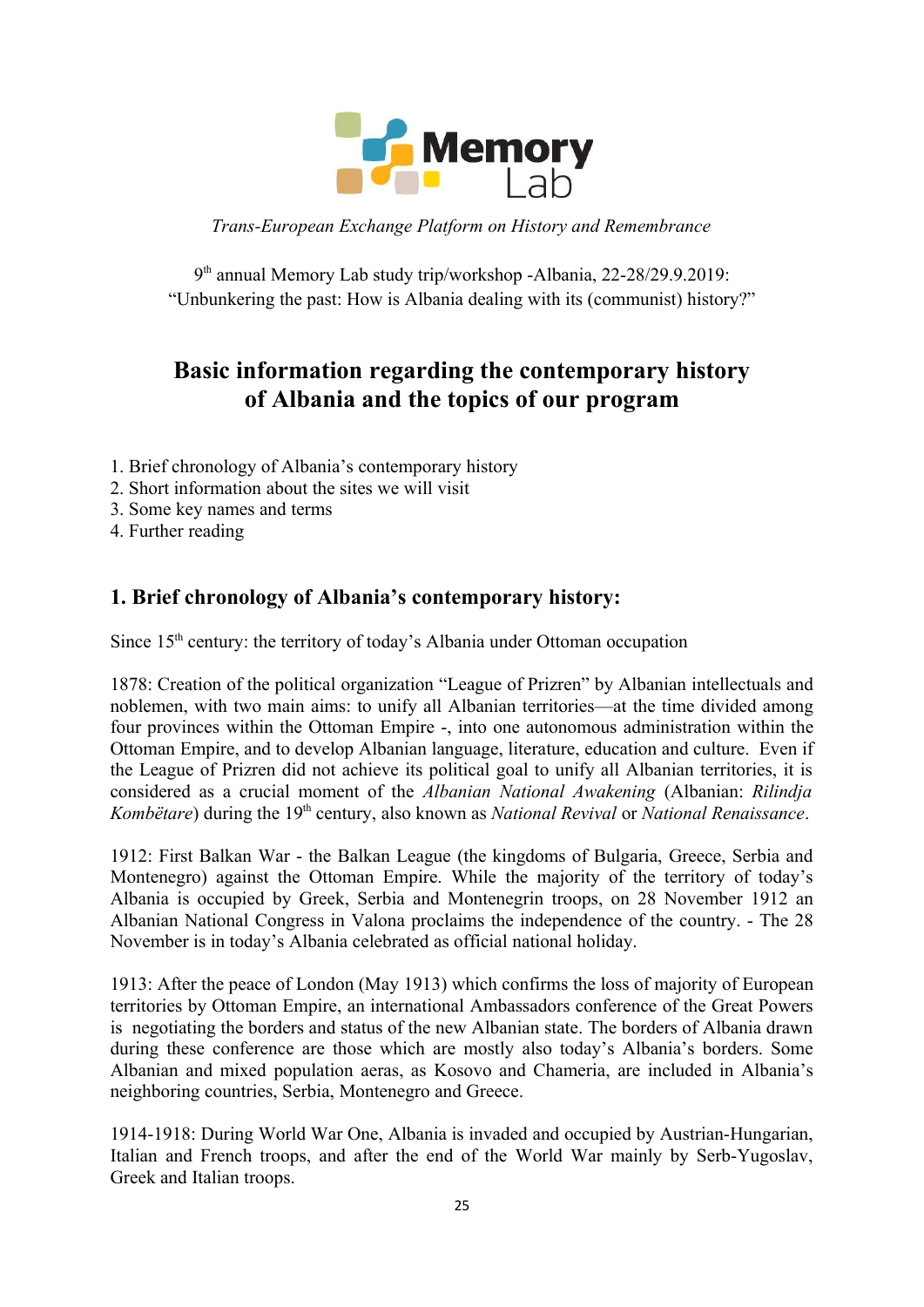1918-1920: Opposition in Albania against plans to carve up the country between Yugoslavia, Italy and Greece, which are finally averted mainly thanks to the support by the USA. Albanian National Assembly held in Lushnje in 1920 lays the foundations for a new government ; the new Albanian government moves to Tirana which becomes Albania's capital instead of Durres.

1920/1: Albania becomes member of League of Nations in December 1920 and in November 1921 is recognized as sovereign state with the borders of 1913.

1920/1930s: Dominating political figure is Ahmed Bey Zogolli (Zogu). 1925 the Albanian National Assembly transforms Albania from a monarchy to a republic, Zogu is elected president. 1928 Albania becomes again a monarchy, with Zogu as king. Development of strong connections to Italy, also throughout the 1930s where Italy seeks to extend its influence on Albania.

April 1939: Italian troops invade and occupy Albania, King Zog leaves the country, Albania is attached in "personal union" to Italy.

1941: After the fall of Yugoslavia and Greece in April 1941, Italy adds to the territory of Albania most of the Albanian-inhabited areas that had been previously part of the neighboring countries («Greater Albania»).

1943: After capitulation of Italy, Albania is occupied by German troops. New Albanian government under Rexhep Mitrovica declares neutrality, but de facto collaborates with Germany.

During Italian and German occupation development of various resistance groups: nationalconservative groups as "Balli Kombetar"(National Front) – switching between resistance and collaboration with Germany after 1943 - and "Legaliteti" (created in 1943), and communist partisans which become the dominant resistance group, also thanks to the support of the Allies and Yugoslav partisans.

1944: The communist partisans form a provisional government in Berat in October 1944, led by Enver Hoxha, the general secretary of central committee of the Communist Party Albania (which had been created in November 1941). Total liberation of Albania from German occupation on 29 November 1944. During Communist time the  $29<sup>th</sup>$  November became the main state holiday. While in post-communist Albania, the  $28<sup>th</sup>$  November (see above 1912) became the official state holiday, the 29th November continues today to be officially commemorated as "Liberation Day."

#### The communist period / The People's (Socialist) Republic of Albania (1945-1991):

In January 1946 the country, within the borders of 1913, officially becomes the People's Republic of Albania and in 1976 the People's Socialist Republic of Albania.

#### Internal development:

From 1944 on, establishment of Communist dictatorship on Stalinist model. Harsh political repression against all those who are seen as "enemies of the people", regular purges within the Communist party against those who are not considered on party-line, establishment of forced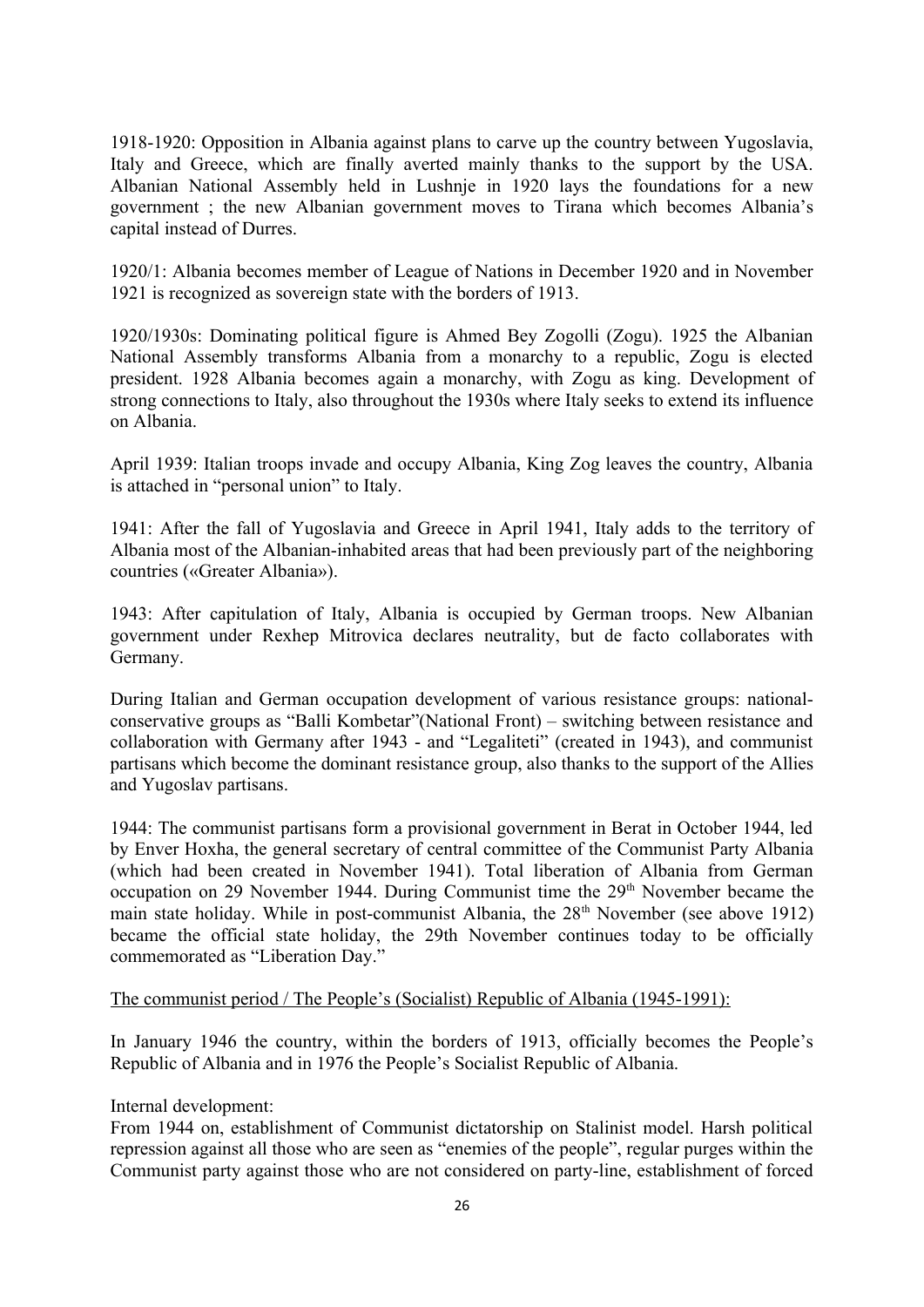labor camps and of other repression measures. Radical economic and social reforms, collectivization of agriculture and rapid industrialization of the country. Travel abroad is forbidden to all but those on official business. In 1967, the country is declared the first atheist state and all Christian and Muslim houses of worship are closed.

External relations:

1945-1948: Close relations with socialist Yugoslavia under Tito: friendship- and support pact as well as treaty on economic cooperation with Yugoslavia, until break with Yugoslavia in 1948.

1950s: Development of tight political and economical relations to Soviet Union, until break with Moscow in 1961.

1961 to 1978: Maoist China as ally and protective power of Albania.

1978: Albanian government declares policy of total non-alignment = period of total selfisolation

11.4.1985: Death of Enver Hoxha, his successor becomes Ramiz Alia.

#### Since the end of the communist period:

1990/1991: After protests which started in 1989, new political parties are legalized in December 1990 and the first multiparty elections are organized in March/April 1991, won by the Socialist party, successor of the former Communist Party. With a new constitution, the People's Socialist Republic Albania becomes the Republic of Albania. - 1990/1991 is also known for the "Albanian exodus": after the long isolation from the rest of the world, combined with a context of harsh economic, social and political crisis, at least 200.000 Albanians leave the country between July 1990 and December 1991.

1992: New elections, and victory of the anticommunist "Democratic Party". Sali Berisha from Democratic Party becomes State president.

1997: The collapse of the pyramid investment schemes costs many Albanians their savings and leads to wide-spread social unrest. UN peacekeeping troops are finally brought in to quell the disorder. This period is sometimes also referred to as the "Albanian civil war".

1997: Preliminary elections lead to victory of the Socialist Party, Berisha resigns one month later. Socialist Party wins also the elections of 2001.

2005: The coalition led by the Democratic Party wins the elections, Sali Berisha becomes Prime Minister. They win also the elections in 2009.

2009: Albania becomes member of NATO and applies for EU membership

2013: The Socialist Party led by Edi Rama wins the parliamentary elections, Edi Rama becomes Prime Minister.

2014: Albania becomes official candidate for accession to the European Union.

2017: Presidential election is won by Ilir Meta, supported by Democratic Party, and parliamentary elections are won by Socialist Party, Edi Rama is reconducted as Prime Minister.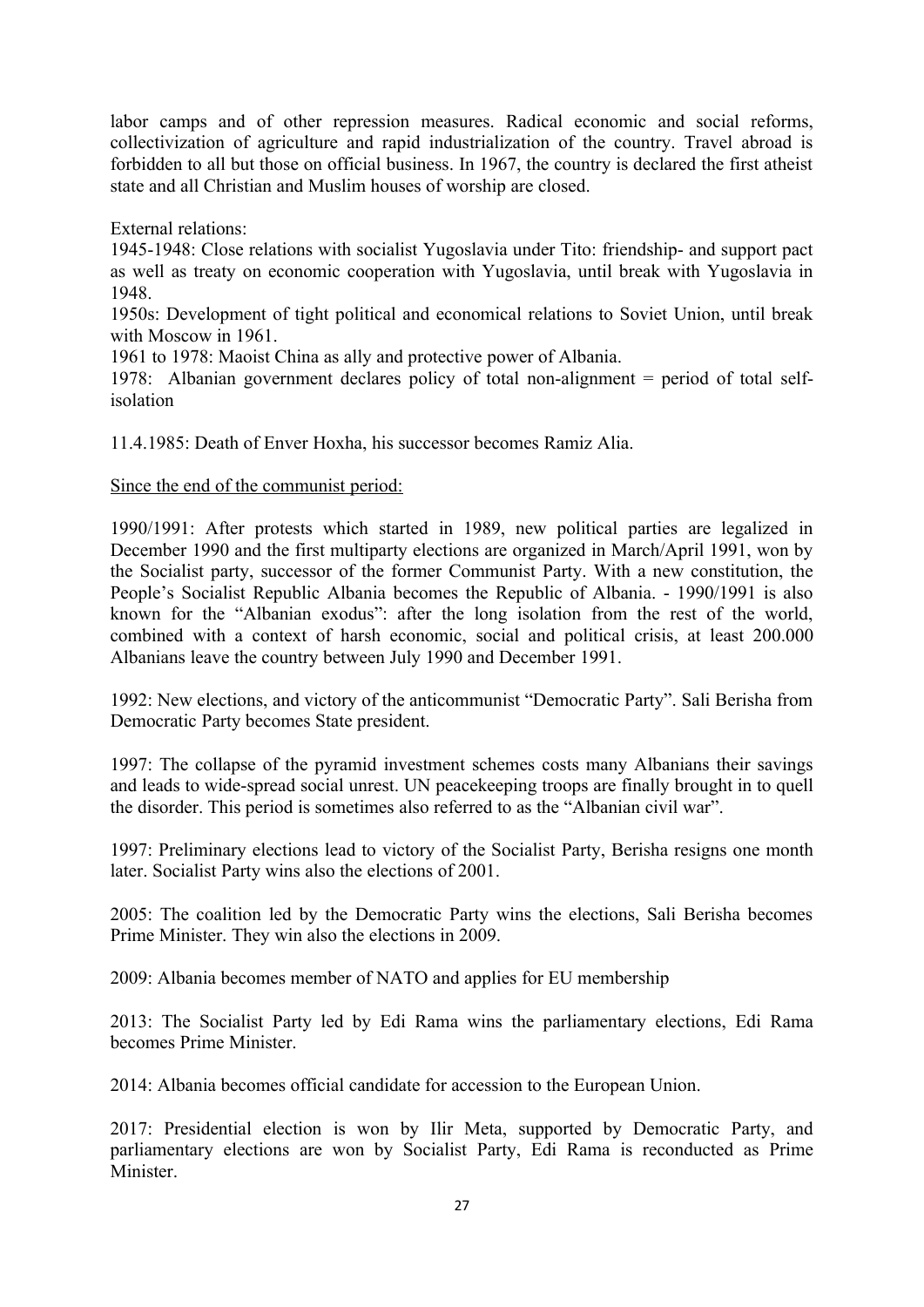## **2. Short information about the sites we will visit:**

*Albanian National History Museum:* The National History Museum of Albania was opened in 1981, under the communist regime, and has conserved various parts from this time while others have been added (especially the "Pavilion of Communist Terror"). It is the largest museum in Albania and its exhibition covers Albanian history from prehistoric culture and the Middle Ages to the  $20<sup>th</sup>$  century. In 2018, the Ministry of Culture announced that the Museum would undergo a "deep reconstruction" in the near future. Website:<http://www.mhk.gov.al/?lang=en>

*House of Leaves – Museum of Secret Surveillance:* The "House of Leaves", situated in the very centar of Tirana, has been for several decades the headquarters of the notorious *Sigurimi*, the Albanian State Security during the Communist time, and was then left widely abandoned after 1991. It was transformed in 2017 into a state-funded "Museum of Secret Surveillance". Website:<http://muzeugjethi.gov.al/?lang=en>

See also: [https://balkaninsight.com/2017/05/26/new-sigurimi-museum-recalls-albania-s](https://balkaninsight.com/2017/05/26/new-sigurimi-museum-recalls-albania-s-sinister-past-05-25-2017/)[sinister-past-05-25-2017/](https://balkaninsight.com/2017/05/26/new-sigurimi-museum-recalls-albania-s-sinister-past-05-25-2017/)

*Former communist prison in Spac*: Known during the communist rule as « Unit for Reeducation 303 », located on a steep slope in the northern albanian mountains, the Spac prison was established in 1968. The inmates, many of them political prisoners, were used as forced labour in the nearby copper and pyrite mines. The prison in Spac is also known for a revolt from 21st to 23rd May 1973, where the prisoners managed to take control of the camp, until the revolt was suppressed and their leaders executed. After the fall of communism the prisoners camp was closed, and the abandoned buildings have since then fallen in ruins. Several initiatives have been launched to convert Spac into a museum complex, but nothing was realized so far. In 2018, *Cultural Heritage without Borders Albania* has developed a Memorial-concept for the abandoned site which we will have the occasion to discuss during our program.

More info: [https://balkaninsight.com/2018/05/28/albanians-hope-to-turn-political-prison-into](https://balkaninsight.com/2018/05/28/albanians-hope-to-turn-political-prison-into-museum-05-25-2018/)[museum-05-25-2018/](https://balkaninsight.com/2018/05/28/albanians-hope-to-turn-political-prison-into-museum-05-25-2018/)

*Site of Witness and Memory – Memorial* in Shkodra: Originally used by Albanian Franciscan monks as a dormitory and educational institution, during communist rule the building was used as headquarters of the local department of the Ministry of Interior and as a prison. In 2014 was opend there the « Site of Witness and Memory »-Memorial, to commemorate the victims of Communist repression which was in Shkodra even harsher than elsewhere, as Shkodra was considered as a Catholic and anticommunist stronghold.

<http://www.vdkshkoder.com/>

[https://balkaninsight.com/2019/07/31/albanian-museum-keeps-memories-of-communist](https://balkaninsight.com/2019/07/31/albanian-museum-keeps-memories-of-communist-terror-alive/)[terror-alive/](https://balkaninsight.com/2019/07/31/albanian-museum-keeps-memories-of-communist-terror-alive/)

In Shkodra, after the visit of the «Site of Witness and Memory», we will also have the opportunity to make a memory walk related to the communist past through the city centar, with *Go2 – Sustainable Urban Planning Organization,* or to visit the Rozafa Castle, a symbol of Albania's rich cultural-historical heritage, with the *Regional Directory of Cultural Heritage.*

*Skanderbeg Museum* in Kruja: It was designed in the 1970s and inaugurated in 1982, and aims to honor the Albanian national hero Skanderbeg. The museum is situated in the Kruja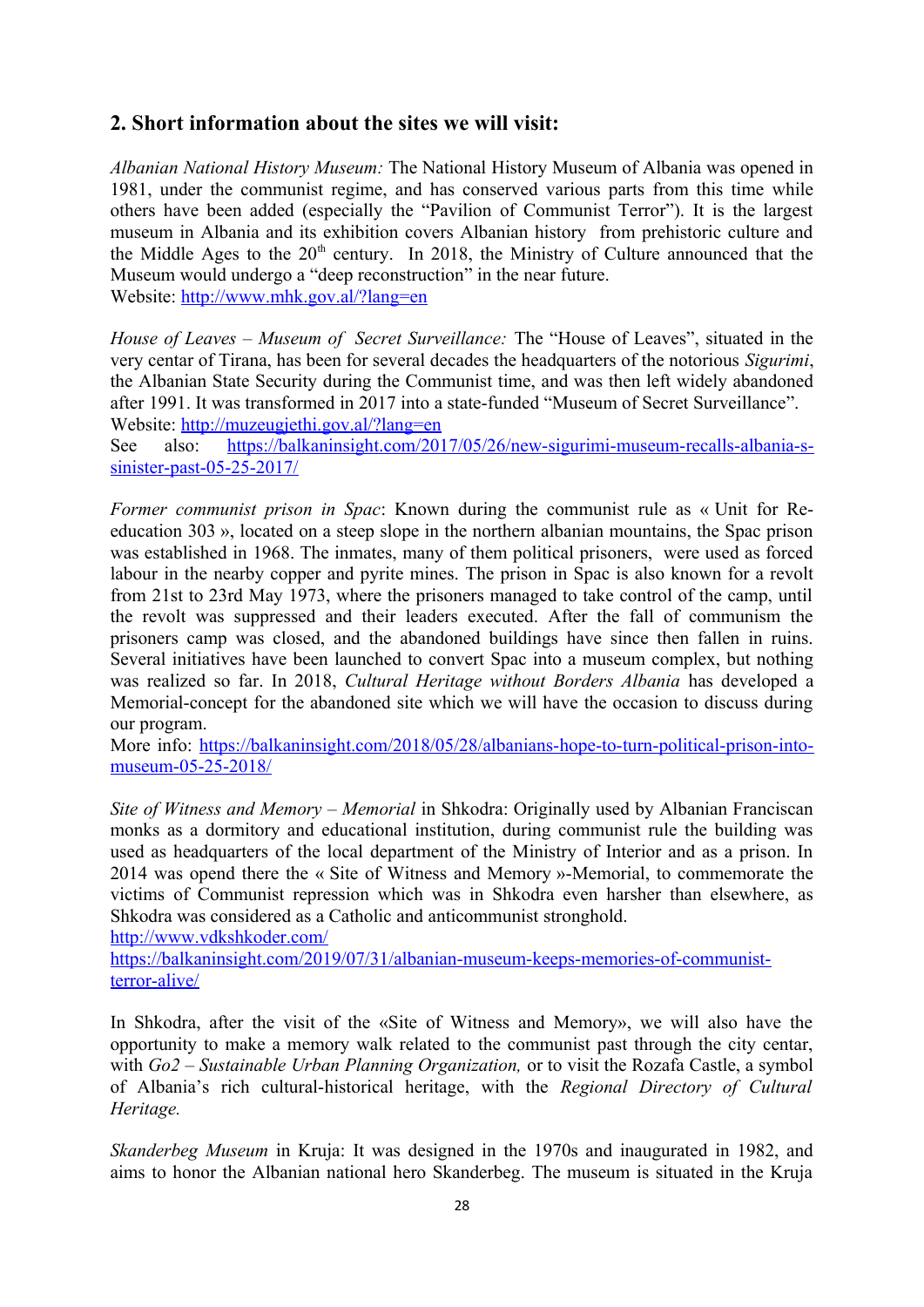castle, a historical citadel which was the strongpoint of Skanderbegs defense against Ottoman invasion in the 1450s/1460s.

*Gjirokastra:* Gjirokastra in southern Albania is on the UNESCO World Heritage List since 2005. The towns contains architecture typical for the Ottoman period, and is overlooked by the Gjirokastra Fortress which we will visit, as well as the old bazaar and the Ottoman-era Skenduli house. Gjirokastra is also the birthplace of former Albanian communist leader Enver Hoxha and of the writer Ismail Kadare.

More info : [https://www.independent.co.uk/travel/europe/gjirokaster-albania-travel-holiday](https://www.independent.co.uk/travel/europe/gjirokaster-albania-travel-holiday-what-to-do-unesco-city-beach-corfu-ionian-sea-a9000731.html)[what-to-do-unesco-city-beach-corfu-ionian-sea-a9000731.html](https://www.independent.co.uk/travel/europe/gjirokaster-albania-travel-holiday-what-to-do-unesco-city-beach-corfu-ionian-sea-a9000731.html)

#### **3. Some key names and terms**

*Skanderbeg*, byname of George (Albanian : Gjergj) Kastrioti, was the main military and political leader who led in the 15th century Albanian resistance against the Ottoman Empire's invasion and occupation of Albanian principalities. From the 1440s to the 1460s, operating out of his stronghold in the mountain town of Kruja, he resisted successfully several attempts of Ottoman Empire to occupy Albanian territories, what gained him also esteem and support by the Vatican and other Western European powers. After his death in 1468, the Albanian resistance against Ottoman Empire gradually collapsed and Albanian-populated territories came for several centuries under the rule of the Ottoman Empire. Skanderbeg is considered as Albania's main national hero and a symbol for national unity, freedom, and independence.

*Enver Hoxha*: Albania's communist leader for forty years, until his death in April 1985. After his death he was buried next to the Mother Albania statue in the Martyr's Cemetery overlooking Tirana, but in April 1992 he was reburied in the main public cemetery of the city. In 1988, in the city center of Tirana was constructed the « Enver Hoxha Museum » within a pyramid-like structure. The museum was closed in 1991, and the building used as a conference venue. The Tirana Pyramid, sometimes also called the « Enver Hoxha Mausoleum », is today abandoned; there have been plans to demolish it, but at latest news it is planned to renovate it and to turn it into an IT center.

*Bunkers*: During the Communist period, between the 1960s and the 1980s, more than 170.000 concrete bunkers were built, as protection against a possible invasion of foreign powers, all over Albania, from the mountains to the coastline, sprouting up in neighborhoods, fields, playgrounds, cemeteries, and on beaches. Since the end of communism, most of these bunkers are now derelict, though some have been reused for a variety of purposes including residential accommodation, cafés, storehouses, and shelters for animals or the homeless. Sometimes compared to gray mushrooms, they are considered one of the main symbols of Enver Hoxha's paranoid, all-enveloping policymaking.

More info: Documentary "Concrete Mushrooms", by Elian Stefa and Gyler Mydyti: <https://vimeo.com/50002382>

*Sigurimi*: The Directorate of State Security (Albanian: *Drejtoria e Sigurimit të Shtetit*), commonly called the *Sigurimi*, was the state security, intelligence and secret police service during the Communist period, and was the key institution for controlling the population and to suppress any political and ideological opposition. It was dissolved in 1991. After long discussions, the government created in 2017 the *Authority on access to information on the Former State Security Service,* with similar tasks as the Stasi Records Agency in Germany, allowing victims of the Communist repression to access the files which concern them.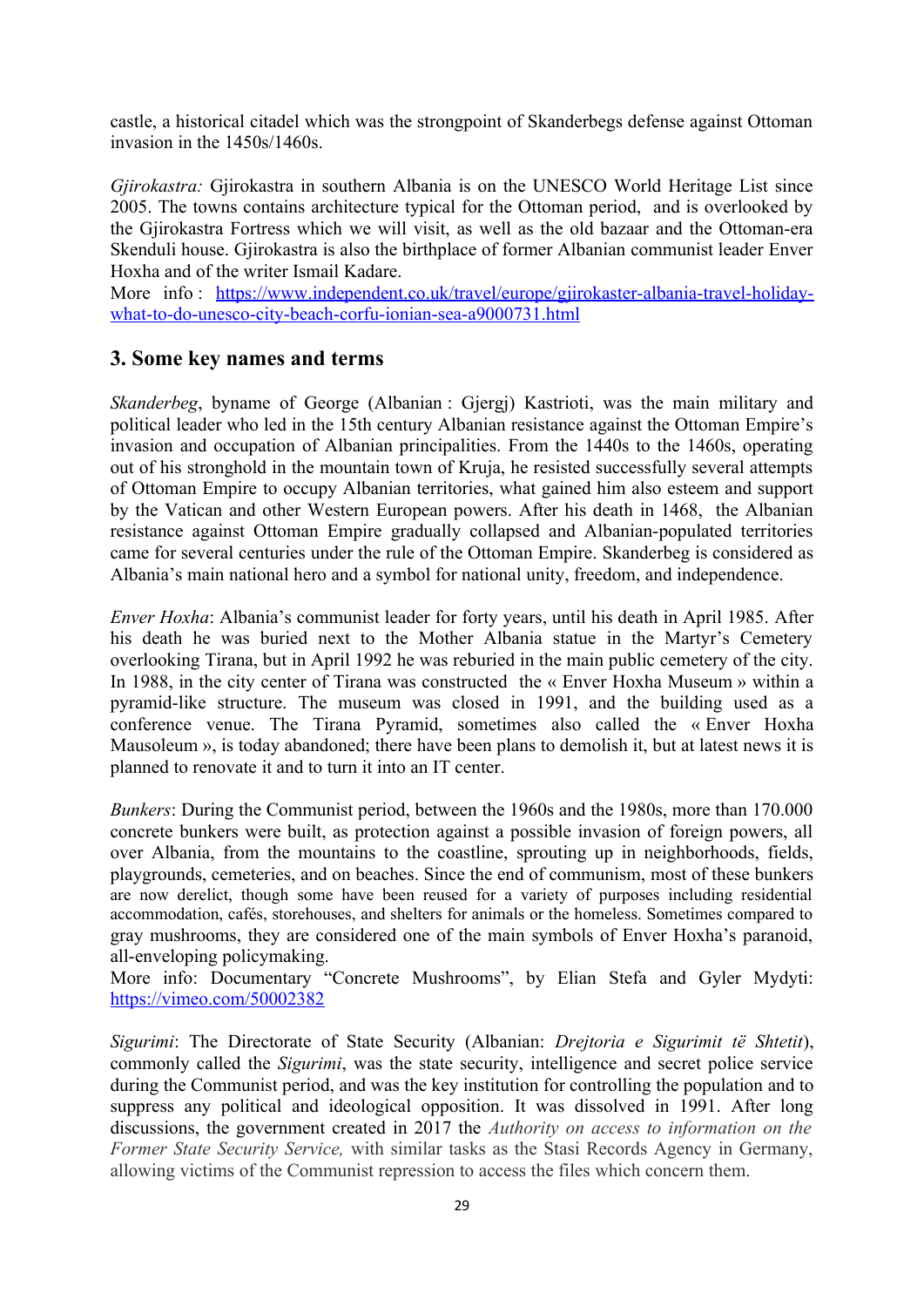More info: [https://balkaninsight.com/2018/03/01/digging-for-truth-in-communist-albania-s](https://balkaninsight.com/2018/03/01/digging-for-truth-in-communist-albania-s-secret-files-02-28-2018/)[secret-files-02-28-2018/](https://balkaninsight.com/2018/03/01/digging-for-truth-in-communist-albania-s-secret-files-02-28-2018/) [https://www.nbcnews.com/news/world/communist-era-secret-police-files-reopen-old](https://www.nbcnews.com/news/world/communist-era-secret-police-files-reopen-old-wounds-albania-n884946)  [wounds-albania-n884946](https://www.nbcnews.com/news/world/communist-era-secret-police-files-reopen-old-wounds-albania-n884946)

Besides the *Authority on access to information on the Former State Security Service*, opened in 2017, two other institutions have been created by the Albanian State since the end of the dictatorship in order to address criminal legacies from the communist past: the *Institute for the integration of politically persecuted persons* (end of the 1990s) and the *Institute for the study of communist crimes and its consequences in Albania* (in 2010). More info: [https://balkaninsight.com/2019/07/16/albania-to-ban-the-study-of-wwii-as-part-of](https://balkaninsight.com/2019/07/16/albania-to-ban-the-study-of-wwii-as-part-of-communist-period/)[communist-period/](https://balkaninsight.com/2019/07/16/albania-to-ban-the-study-of-wwii-as-part-of-communist-period/)

*Political parties*: In the nearly three decades since the end of communism, the political life in Albania has been mainly dominated by two opposing political parties: the Socialist Party of Albania, which succeeded in 1991 to the Communist Party, and the center-right Democratic Party of Albania. Since 1991, the governmental power has regularly shifted between the two parties.

*Sali Berisha*: Born in 1944, leading Albanian cardiologist in the 1970s/1980s, he became the longtime leader of the new center-right "Democratic Party" in post-communist Albania (from 1991 to 1992 and 1997 to 2013). He was President of Albania from 1992 to 1997 and Prime Minister from 2005 to 2013. Today he is still active as Member of the Parliament.

*Edi Rama*: Born in 1964, Edi Rama studied and worked at the Academy of Arts in Tirana in the 1980s, lived several years in Paris as painter in the 1990s, he was mayor of Tirana from 2000 to 2011, is the Chairman of the Socialist Party since 2005, and is the Prime Minister of Albania since 2013.

## **4. Further reading**

Two reviews about a biography written on Enver Hoxha:

[https://www.theguardian.com/books/2016/apr/30/enver-hoxha-iron-fist-of-albania-blendi](https://www.theguardian.com/books/2016/apr/30/enver-hoxha-iron-fist-of-albania-blendi-fevziu-review)[fevziu-review](https://www.theguardian.com/books/2016/apr/30/enver-hoxha-iron-fist-of-albania-blendi-fevziu-review)

[https://www.opendemocracy.net/en/can-europe-make-it/enver-hoxha-lunatic-who-took-over](https://www.opendemocracy.net/en/can-europe-make-it/enver-hoxha-lunatic-who-took-over-asylum/)[asylum/](https://www.opendemocracy.net/en/can-europe-make-it/enver-hoxha-lunatic-who-took-over-asylum/)

How Albania Became the World's First Atheist Country, *Balkan Insight* 28.8.2019 *Albania's communist regime outlawed religion and waged a decades-long campaign of repression against Christian and Muslim believers, jailing and executing clerics and persecuting their families - but some continued to practice their faith in secret.*  <https://balkaninsight.com/2019/08/28/how-albania-became-the-worlds-first-atheist-country/>

Search Begins for Missing Victims of Albanian Communism, *Balkan Insight*, 16.11.2018 *The International Commission on Missing Persons has started the long-delayed process of searching for the remains of several thousand Albanians who went missing under Communism.* 

[https://balkaninsight.com/2018/11/16/icmp-starts-collection-of-dna-samples-for-victims-of](https://balkaninsight.com/2018/11/16/icmp-starts-collection-of-dna-samples-for-victims-of-communism-identification-process-11-16-2018/)[communism-identification-process-11-16-2018/](https://balkaninsight.com/2018/11/16/icmp-starts-collection-of-dna-samples-for-victims-of-communism-identification-process-11-16-2018/)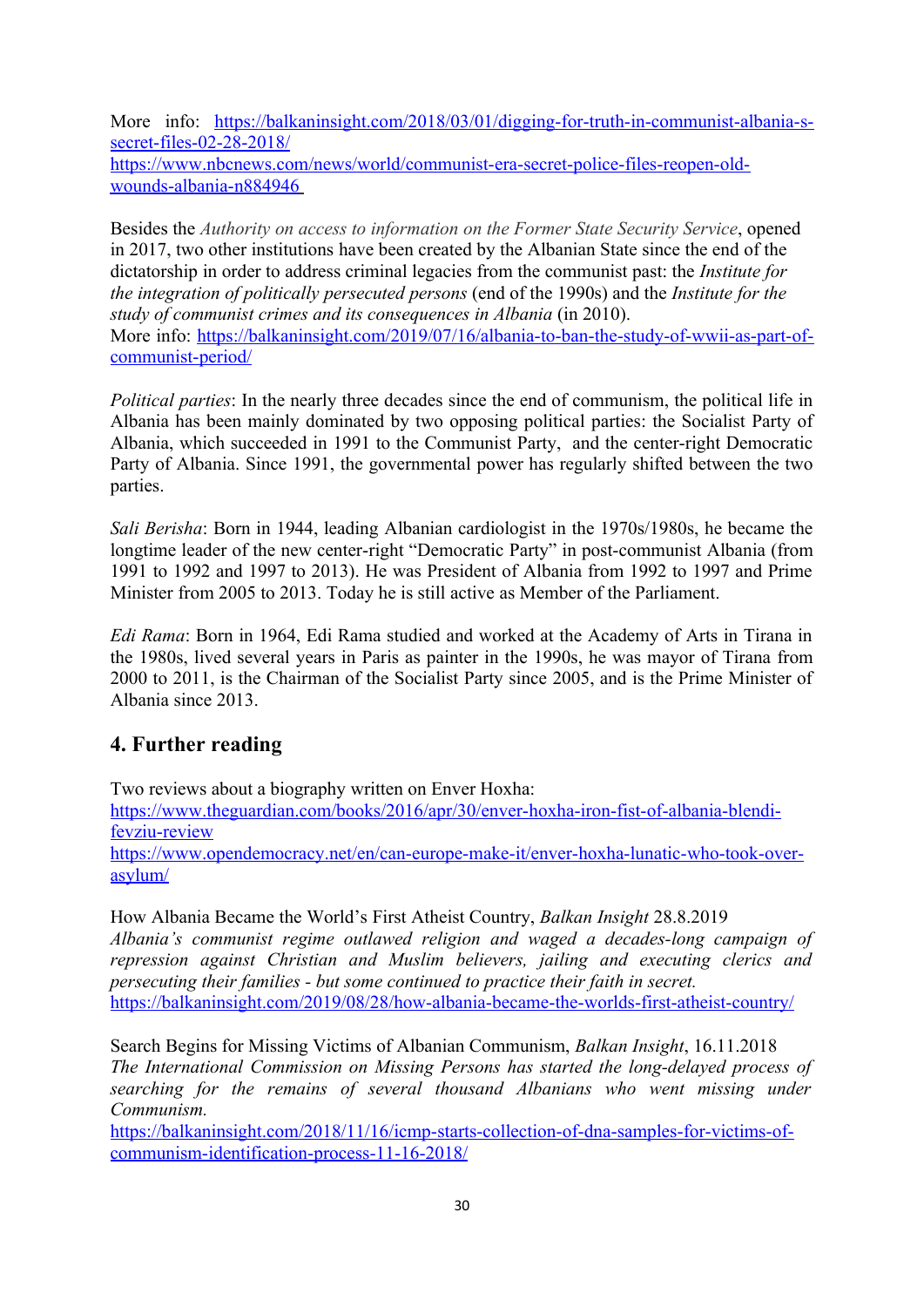Past Villains Live on in Albania's Present Politics, *Balkan Insight* 29.6.2018 *As Prime Minister Edi Rama calls the opposition leader an 'Esadist' – and is in turn called a 'Hamza' – terms that mean nothing to outsiders are still finding a place in Albania's political battles* [https://balkaninsight.com/2018/06/29/past-villains-live-on-in-albania-s-present](https://balkaninsight.com/2018/06/29/past-villains-live-on-in-albania-s-present-politics-06-29-2018/)[politics-06-29-2018/](https://balkaninsight.com/2018/06/29/past-villains-live-on-in-albania-s-present-politics-06-29-2018/)

Albania's Communist Pyramid to Enter the Digital Age, *Balkan Insight* 21.7.2018 *An iconic pyramid building constructed 30 years ago to house a museum celebrating Communist leader Enver Hoxha has fallen into disrepair, but plans are under way to transform it into a digital technology hub.* [https://balkaninsight.com/2018/06/21/albania-s](https://balkaninsight.com/2018/06/21/albania-s-communist-pyramid-enters-the-digital-age-06-18-2018/)  [communist-pyramid-enters-the-digital-age-06-18-2018/](https://balkaninsight.com/2018/06/21/albania-s-communist-pyramid-enters-the-digital-age-06-18-2018/)

Albania Celebrates 105th Anniversary of Independence, *Balkan Insight* 28.11.2017 *Albania is celebrating 105 years since it declared independence from the Ottoman Empire on November 28, 1912, with a large ceremony held in the southern city of Vlora – where the declaration was officially made – and in the capital, Tirana.*  [https://balkaninsight.com/2017/11/28/albania-celebrates-105th-anniversary-of-independence-](https://balkaninsight.com/2017/11/28/albania-celebrates-105th-anniversary-of-independence-11-28-2017/)[11-28-2017/](https://balkaninsight.com/2017/11/28/albania-celebrates-105th-anniversary-of-independence-11-28-2017/)

Historic Tirana Square: A Shrine to Change, *Balkan Insight* 9.6.2017 *Albanians have gathered at Tirana's Skenderbej Square to protest and celebrate for 100 years, will its latest makeover be a hit with the public?* <https://balkaninsight.com/2017/06/09/historic-tirana-square-a-shrine-to-change-06-08-2017/>

The house that Hoxha built: dictator's villa to become public space, *The Guardian* 28.6.2019 *Enver Hoxha's villa in central Tirana, once sealed off by the Albanian secret service and home to party elites, is to be opened to the public.* [https://www.theguardian.com/world/2019/jun/28/the-house-that-hoxha-built-dictators-villa-](https://www.theguardian.com/world/2019/jun/28/the-house-that-hoxha-built-dictators-villa-to-become-public-space-albania)

[to-become-public-space-albania](https://www.theguardian.com/world/2019/jun/28/the-house-that-hoxha-built-dictators-villa-to-become-public-space-albania)

As Albania Reckons With Its Communist Past, Critics Say It's Too Late, *New York Times*, 26.2.2017: [https://www.nytimes.com/2017/02/26/world/europe/as-albania-reckons-with-its](https://www.nytimes.com/2017/02/26/world/europe/as-albania-reckons-with-its-communist-past-critics-say-its-too-late.html)[communist-past-critics-say-its-too-late.html](https://www.nytimes.com/2017/02/26/world/europe/as-albania-reckons-with-its-communist-past-critics-say-its-too-late.html)

"Citizens understanding and perceptions of the Communist past in Albania and expectations for the future" - Results of a survey conducted by the OSCE Presence in Albania in 2016: <https://www.osce.org/albania/286821> See also:<https://albaniandailynews.com/index.php?idm=11887&mod=2>

On the activities of the *Institute for Democracy, Media and Culture* (IDMC) related to the

Communist past, also in the educational field, see their website: <https://idmc.al/en/>

"Unlocking Dialogue & Action. A Concept for Spac Prison", developed by *Cultural Heritage without Borders Albania* in 2018 on the basis of site visits, focus group sessions, on-site and archival research, as well as interviews with former prisoners and staff of Spaç Prison: See separate pdf-document

For more information about *Cultural Heritage without Borders Albania,* in general and more specifically on their memory-work related to Spaç*:* 

<http://chwb.org/albania/>

[Heritage-making and Democratic Ideals in Albania: Spaç Prison as a Site of Dialogue](http://openarchive.icomos.org/1977/1/4._ICOA_1487_Eaton_SM.pdf) (as pdf)